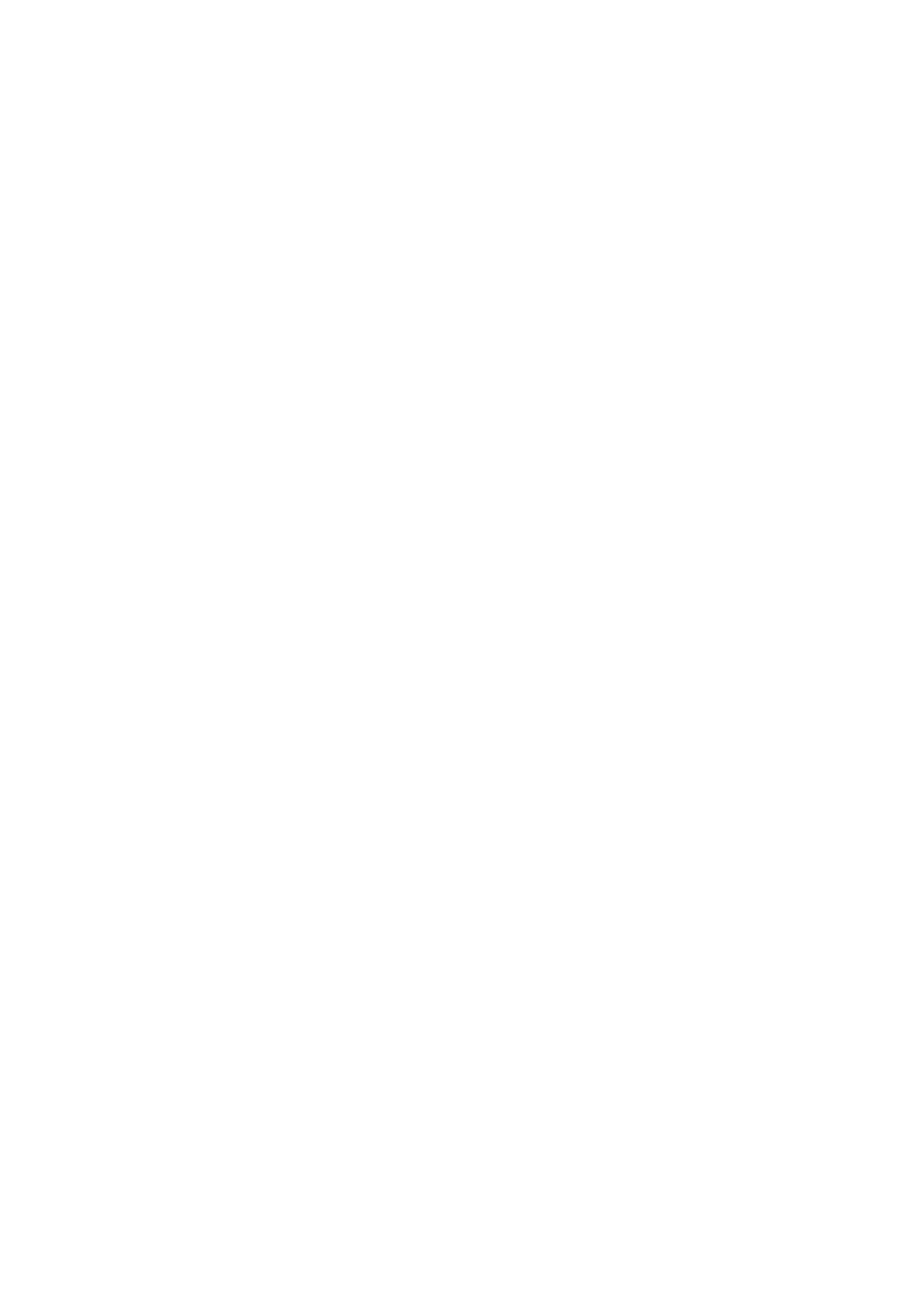## **Table of contents**

| <b>Executive Summary</b>                            |    |
|-----------------------------------------------------|----|
|                                                     | 5  |
|                                                     | 5  |
|                                                     | 6  |
| <b>Person centred and Outcome Focused</b>           | 9  |
| <b>Well Led</b>                                     | 11 |
| Promotes a sustainable and diverse market place     |    |
| How your current model of contracting working       |    |
|                                                     |    |
| A view on updating the supported living model       |    |
| without destabilising the market while ensuring     |    |
|                                                     |    |
| Deep dive into the Home Care and Learning           |    |
| Disability services, to ensure focus is on          |    |
| delivering outcomes                                 | 22 |
|                                                     |    |
| <b>Appendix 1-Commissioning for Better Outcomes</b> |    |
|                                                     |    |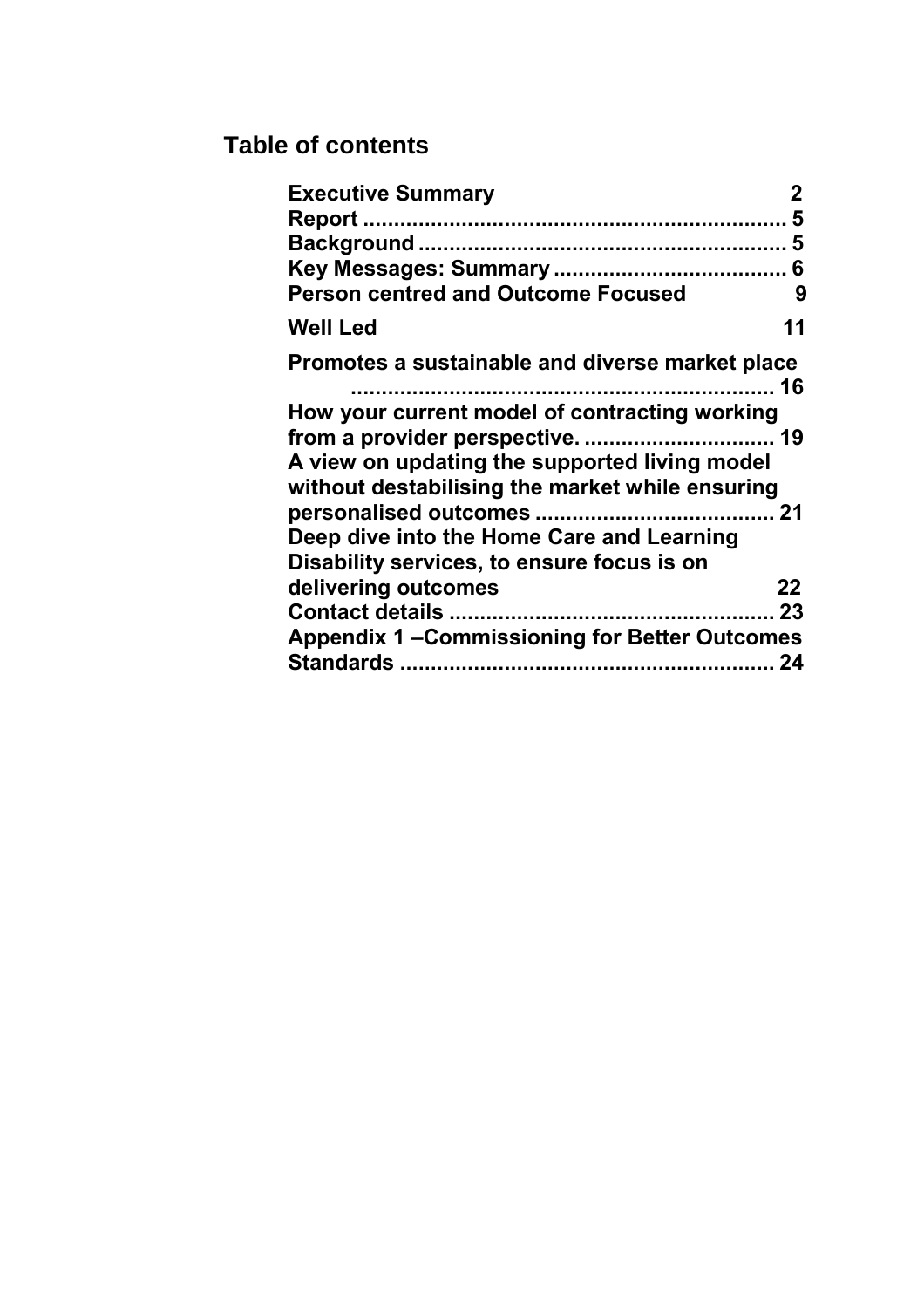# **Executive Summary**

Commissioning is the Local Authority's cyclical activity to assess the needs of its population for care and support services, then designing, delivering, monitoring and evaluating those services to ensure appropriate outcomes. Effective commissioning cannot be achieved in isolation and is best delivered in close collaboration with others, most particularly people who use services and their families and carers. It is also an activity best done in a collaborative way with partners and providers

Successful outcomes are described in the Adult Social Care Outcomes Framework, Making it Real Statements, Making Safeguarding Personal and ADASS top tips for Directors.

The Commissioning for Better Outcomes standards have been designed to support continuous improvement of commissioning through self-assessment and Peer Challenge to achieve improved outcomes for individuals, families, carers and communities. The standards support and are aligned with the aims of the Care Act 2014 and seek to support the achievement of transformational change and value for money.

Calderdale Council requested that the Local Government Association (LGA) undertake a Commissioning for Better Outcomes (CBO) Peer Challenge at the Council and with partners using the Commissioning for Better Outcomes Standards developed by Birmingham University with LGA and ADASS and funded by the Department of Health. The work was commissioned by Bev Maybury, Director, Adult Social Care, Calderdale Council. She was seeking an external view on Calderdale's Home Care and Learning Disability (LD) Service and in particular wanted a view about what the services should be focusing on to further deliver outcomes for people. Calderdale requested that the peer challenge concentrate on the Person Centred Standard. The specific scope of the challenge was:

- How the current model of contracting is working from a provider perspective
- A view on updating the supported living model without destabilising the market while ensuring personalised outcomes
- A deep dive into the Home Care and Learning Disability services, to ensure focus is on delivering outcomes

A peer challenge is designed to help an authority and its partners assess current achievements, areas for development and capacity to change. The peer challenge is not an inspection. Instead it offers a supportive approach, undertaken by friends – albeit 'critical friends'. It aims to help an organisation identify its current strengths, as much as what it needs to improve. But it should also provide it with a basis for further improvement.

## **Strengths**

Social workers across the council demonstrated strongly held social work values and commitment to a person centred, outcome focused approach to their work based on individuals' rights. Social workers described a micro commissioning approach to their work, committed to a community focused, asset based and creative approach to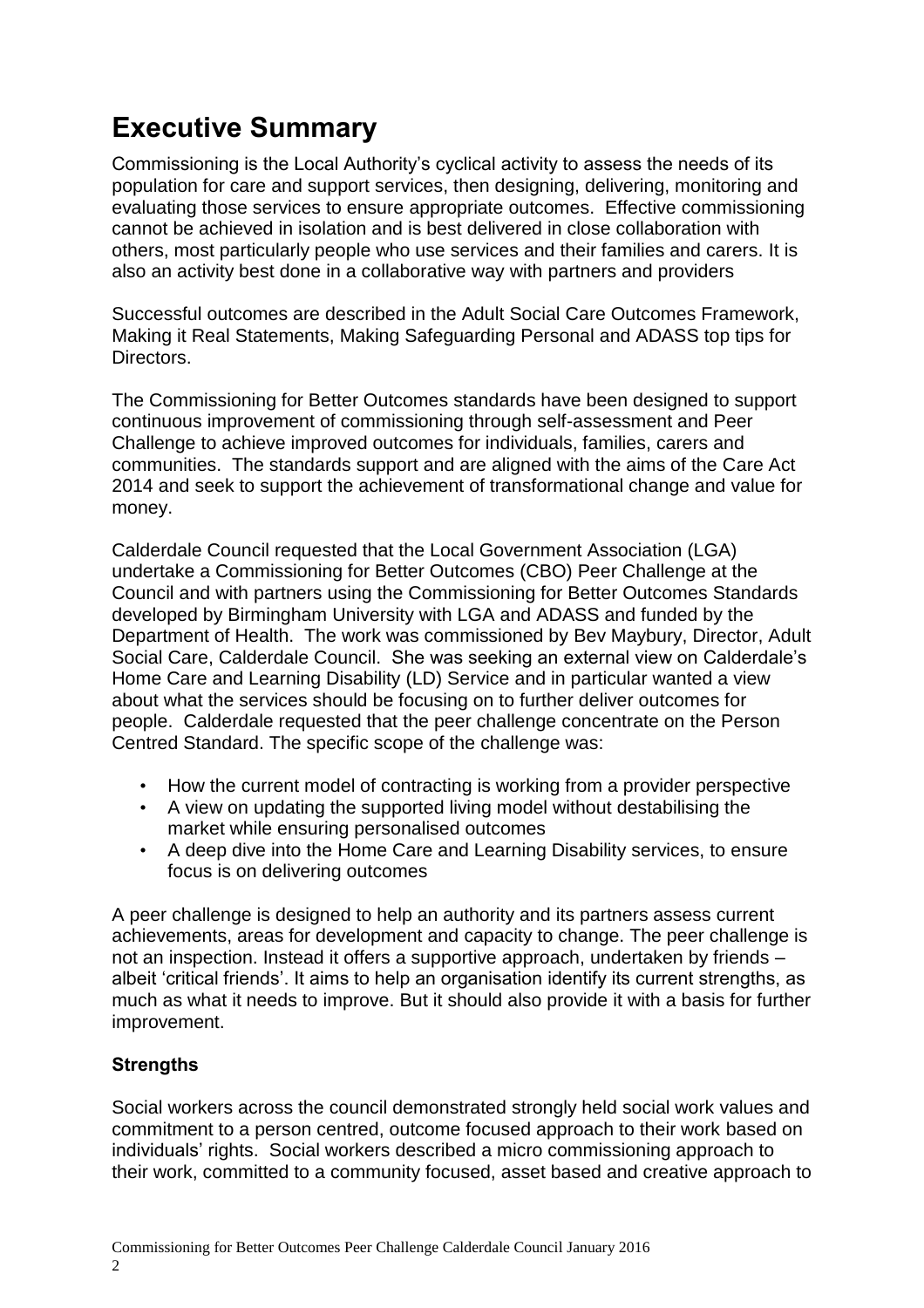social care, and committed to delivering the Adult Social Care (ASC) vision on the ground.

Cross party support for ASC priorities is strong and unanimous and there is undeniable confidence from both Members and staff in the Director and in her vision and passion for Adult Social Care.

There is a strong working relationship with the Clinical Commissioning Group (CCG), which has led, among other things, to flexible and creative use of the Better Care Fund (BCF).

There are excellent examples of preventative and some integrated systems being in place in the council, such as the Gateway to Care service and the Community Social Work Practice team. There were also good examples of Extra Care in Calderdale. Residents there spoke of feeling safe, supported and respected.

The vision for commissioning and the very strong social work values we heard from staff across the department are huge positives and provide a strong framework for the future.

Calderdale has examples of supported living schemes that work well, keep residents safe and that are valued by residents, carers and staff. ASC's current robust examples of supported living provision should be used as the foundation from which further schemes can be developed or expanded and which ensure person centred outcomes for individuals.

Though not directly in scope, the team was encouraged by the careful and prudent financial management that gives a sound basis over the next period.

#### **Areas for consideration**

The Individual Service Fund (ISF) in Calderdale is a programme that has already demonstrated its value in being a game changer in the way outcomes for individuals can be achieved; it gives freedom and flexibilities to many but not yet to all. Where ISF's were working, they were working very well. However, ISF's are as good as the provider that manages them and some have capacity to respond and others may not have the capacity or the skills to make them person centred. Calderdale's challenge is to enable the next steps for ISF so that they enable choice and control across the provider landscape and this will require the full engagement of providers.

There are opportunities to ensure that all staff are included in the approach to modernisation as they have much to contribute and can enhance progress.

The Health and Wellbeing Board (H&WB) is well established but there is room for further development.

Commissioning strategies are in development and there is now a need to progress this with partners, particularly the CCG and service users and carers. The Council is committed to a co-production model however there needs to be an increased pace and engagement to provide a strategic framework, remembering that co-production means engagement at the outset and throughout.

Calderdale should nurture and develop the existing market. Some providers are willing and able to move ahead with you on your transformation journey, while others need to be nurtured in order to develop the services you require for individuals. Some may need a clearer message and clear market management. Your value base and clarity of purpose is a bedrock to build on. Your transformational leadership will then achieve greater change.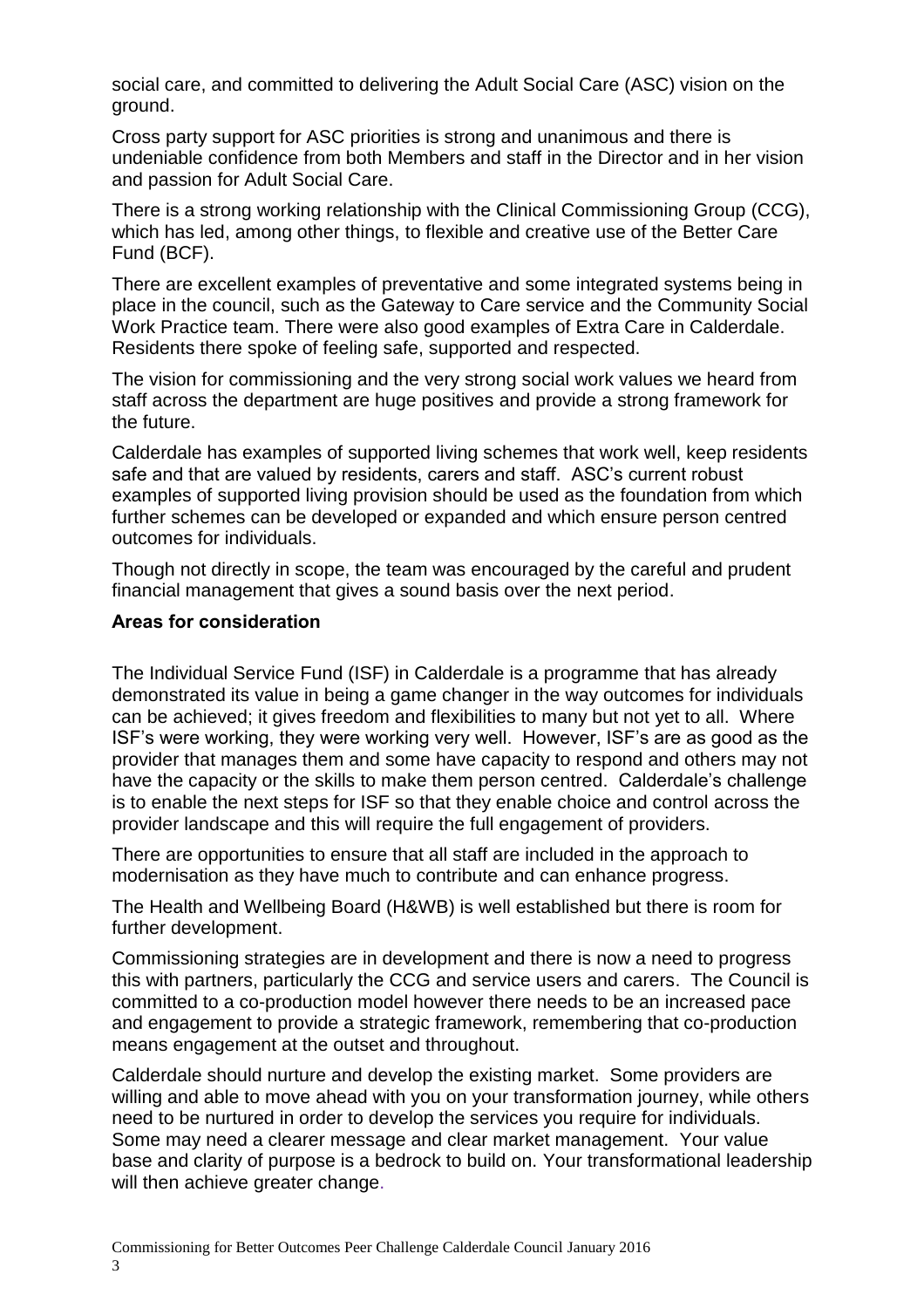The report includes detailed comment across the Commissioning for Better Outcomes Standards as well as specific answers to the scoping questions posed to help Calderdale Council and partners to continue to develop and improve.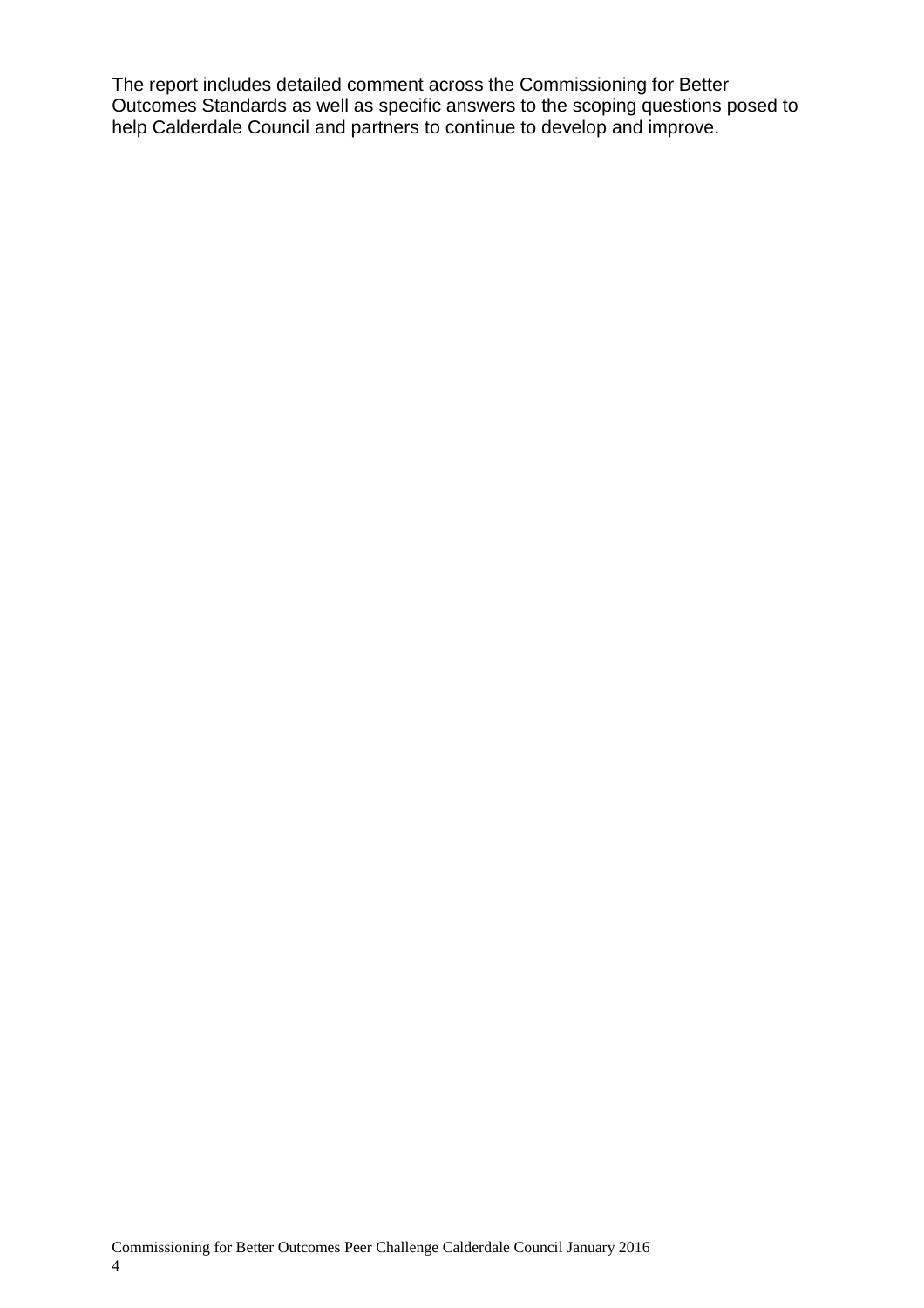## <span id="page-6-1"></span><span id="page-6-0"></span>Report **Background**

- 1. Calderdale Council has undertaken a self-assessment against the Commissioning for Better Outcomes Standards developed by Birmingham University with LGA and ADASS and funded by the Department of Health and sought comment on it by undertaking a Commissioning for Better Outcomes Peer Challenge at the Council and with partners. The work was commissioned by Bev Maybury, Director, Adult Social Care, Calderdale Council. She was seeking an external view on the quality of commissioning activity at Calderdale Council in the Adults Social Care department and with partners to deliver personalised effective outcomes. The Council intends to use the findings of this peer challenge as a marker on its improvement journey. The specific scope of the work was:
	- How the current model of contracting is working from a provider perspective
	- A view on updating the supported living model without destabilising the market while ensuring personalised outcomes
	- A deep dive into the Home Care and Learning Disability services, to ensure focus is on delivering outcomes
- 2. A peer challenge is designed to help an authority and its partners assess current achievements, areas for development and capacity to change. The peer challenge is not an inspection. Instead it offers a supportive approach, undertaken by friends – albeit 'critical friends'. It aims to help an organisation identify its current strengths, as much as what it needs to improve. But it should also provide it with a basis for further improvement.
- 3. The benchmark for this peer challenge was the Commissioning for Better Outcomes Standards (Appendix 1). These were used as headings in the feedback with an addition of the scoping questions outlined above. There are nine standards grouped into three domains:
	- Person-centred and outcomes-focused
	- Well led
	- Promotes a sustainable and diverse market place
- 4. The members of the peer challenge team were:
	- **Ian Winter CBE,** Local Government Association, Associate Peer
	- **Marion Usher,** Health Peer Local Government Association, Associate Peer
	- **James Cawley,** Associate Director, Wiltshire Council
	- **Michelle Wright,** Business Commissioning Manager Cambridgeshire County Council
	- **Councillor Angie Bean**, London Borough of Waltham Forest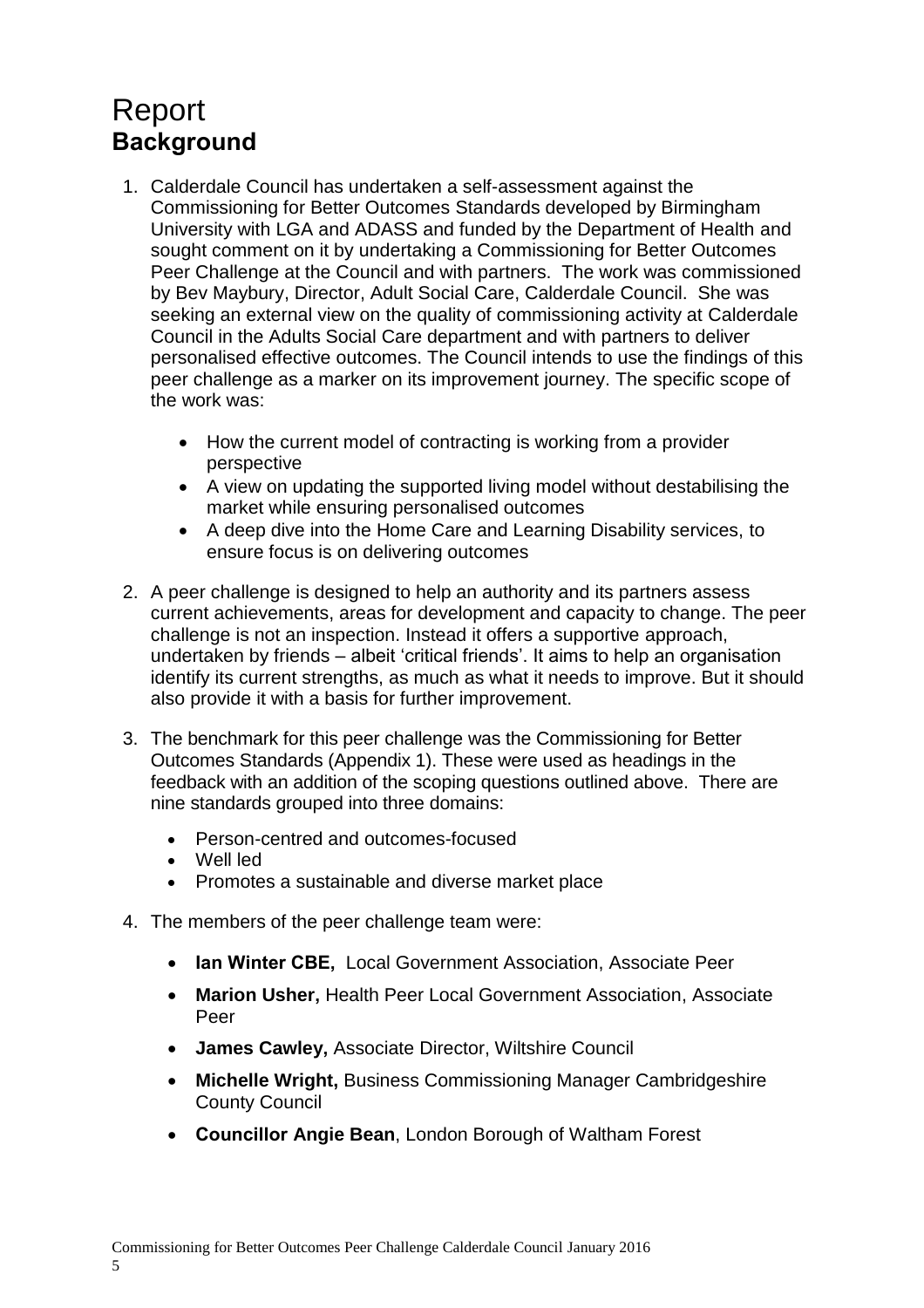- **James Gosling,** Expert by Experience, CHAMS (Child and Adolescent Mental Health Service), Rotherham
- **Venita Kanwar,** Challenge Manager, Local Government Association, Associate.
- 5. The team was on-site from  $19th 22<sup>nd</sup>$  January 2016. To effectively deliver the strengths and areas for consideration in this report the peer challenge team reviewed over 44 documents, held over 48 meetings and met and spoke with at least 155 people over four on-site days, equivalent to spending 35 working days on this project with Calderdale council, the equivalent of 245 hours. The programme for the on-site phase included activities designed to enable members of the team to meet and talk to a range of internal and external stakeholders. These activities included:
	- interviews and discussions with councillors, officers, partners and providers
	- focus groups with managers, practitioners, frontline staff and people who access services and carers
	- reading a range of documents provided by the Council, including a Self-Assessment against the Commissioning for Better Outcomes Standards
	- There was full and detailed feedback from the Peer Lead to the Director and senior team at the end of each day which was invaluable in giving and receiving key messages and shaping the next day's activities.
- 6. The LGA would like to thank Bev Maybury the Director of Adult Social Care and her colleagues for the excellent job they did to make the detailed arrangements for a complex piece of work with a wide range of members, staff, those who access services, carers, partners and others. The peer team would like to thank all those involved for their authentic, open and constructive responses during the challenge process and their obvious desire to improve outcomes. The team was made welcome and would in particular like to thank Bev Maybury, Director of Adult Social Services, Kellie Frizzell, PA to the Director, Elaine James, Service Manager Strategic Commissioning, and Margaret Rosser, Performance Officer for their invaluable assistance in planning and undertaking this review.
- 7. Our feedback to the Council on the last day of the challenge gave an overview of the key messages. This report builds on the initial findings and gives a detailed account of the challenge.

## <span id="page-7-0"></span>**Key Messages: Summary**

#### **Strengths**

- Social work values are strongly upheld and applied
- Cross party political confidence in adult social care
- Supported living schemes valued by residents, carers and staff
- The vision for commissioning and strong social work values provides a positive framework for the future
- Current examples of supported living schemes provide a robust model for wider development.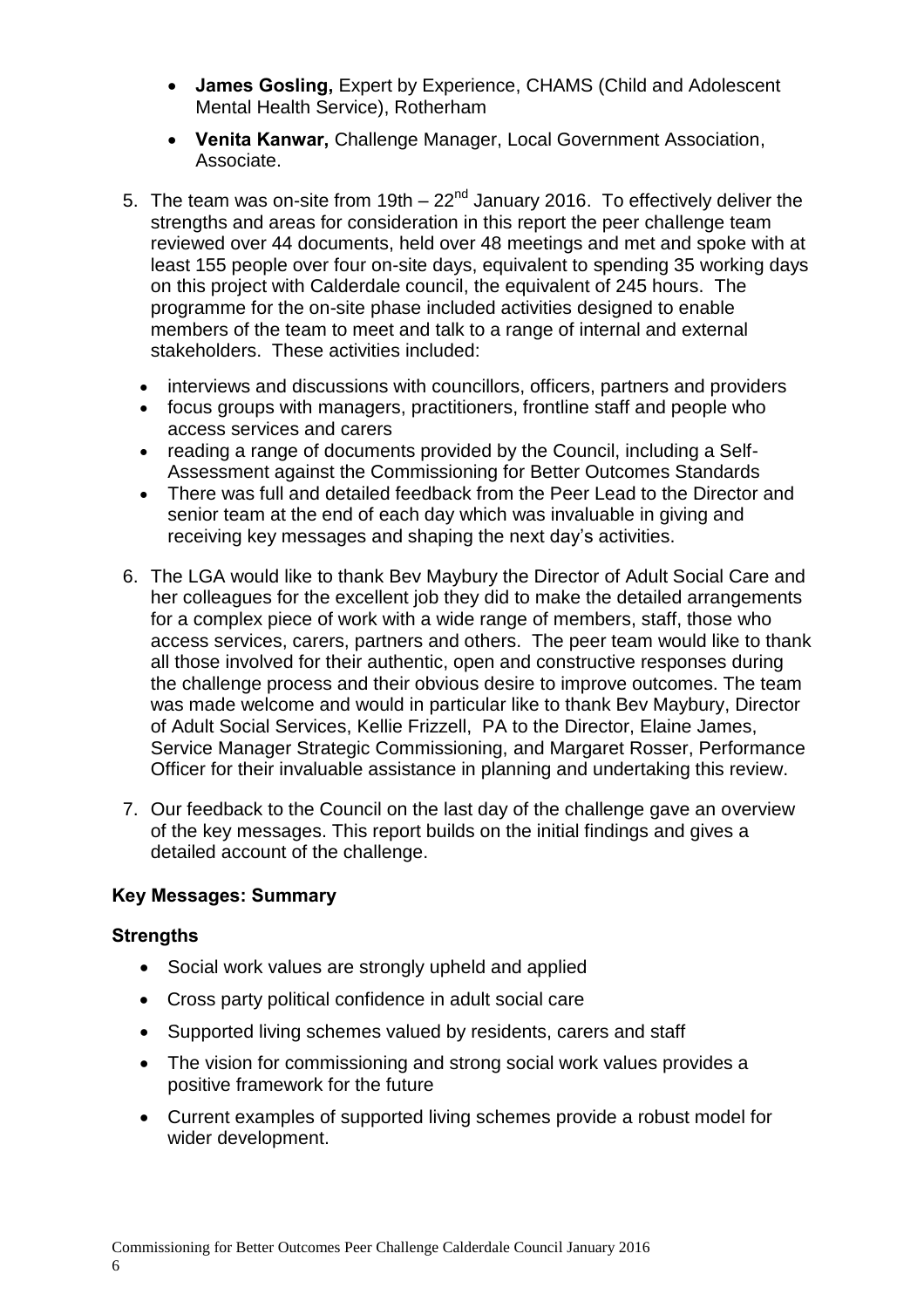- Individual Service Fund (ISF) is a programme in transition and gives freedom and flexibility for many but not yet for all.
- Further develop the Health and Wellbeing Board in both its function and its place in the strategic planning arrangement with key partners
- Develop joint commissioning strategies, including refresh market position statements with all partners, service users and carers
- Nurture and develop your existing local market
- 8. Social workers across the council vocalised and demonstrated strongly held social work values and commitment to a person centred, outcome focused approach to their work. Social workers described a micro commissioning approach to their work, committed to a community focused, asset based and creative approach to social care, and committed to delivering the Adult Social Care (ASC) vision on the ground. There were a number of concrete practical examples given such as using community facilities, e.g. local takeaways to meet some individual's dietary needs.
- 9. Cross party support for ASC priorities is strong and unanimous and there is undeniable confidence in the Director and in her vision for Adult Social Care.
- 10. There were some good examples of Extra Care in Calderdale. The residents we met spoke of feeling safe, supported and respected.
- 11. The vision for commissioning and the very strong social work values we heard from staff across the department is a huge positive and will provide a strong framework for the future
- 12. Calderdale has examples of supported living schemes that work well, keep residents safe and that are valued by residents, carers and staff. ASC's current robust examples of supported living provision should be used as the foundation from which further schemes can be developed or expanded and which ensure person centred outcomes for individuals The Individual Service Fund (ISF) in Calderdale is a programme in transition, it gives freedom and flexibilities to many but not to all. Where ISF's were in place, they were working very well. However, ISF's are as good as the provider that manages them and some have capacity to respond and others may not have the capacity or the skills to make them person centred. Calderdale's challenge is to enable the next steps for ISF so that they enable choice and control across the provider landscape and this will require the full engagement of providers. The Health and Wellbeing Board (H&WB Board) still appears to be at an early stage of development and could improve its effectiveness. The Board has only recently included NHS providers and there may be opportunities to review the terms of reference, and purpose of the Board, to ensure that it is fit for purpose, particularly with the increasing financial pressures of all organisations. There are significant opportunities to develop whole system and integrated working at this strategic level.
- 13. Commissioning strategies are in development and there is now a need to progress this with partners, particularly the CCG and service users and carers. The Council is committed to a co-production model however there needs to be an increased pace and engagement to provide a strategic framework, remembering that coproduction means engagement at the outset.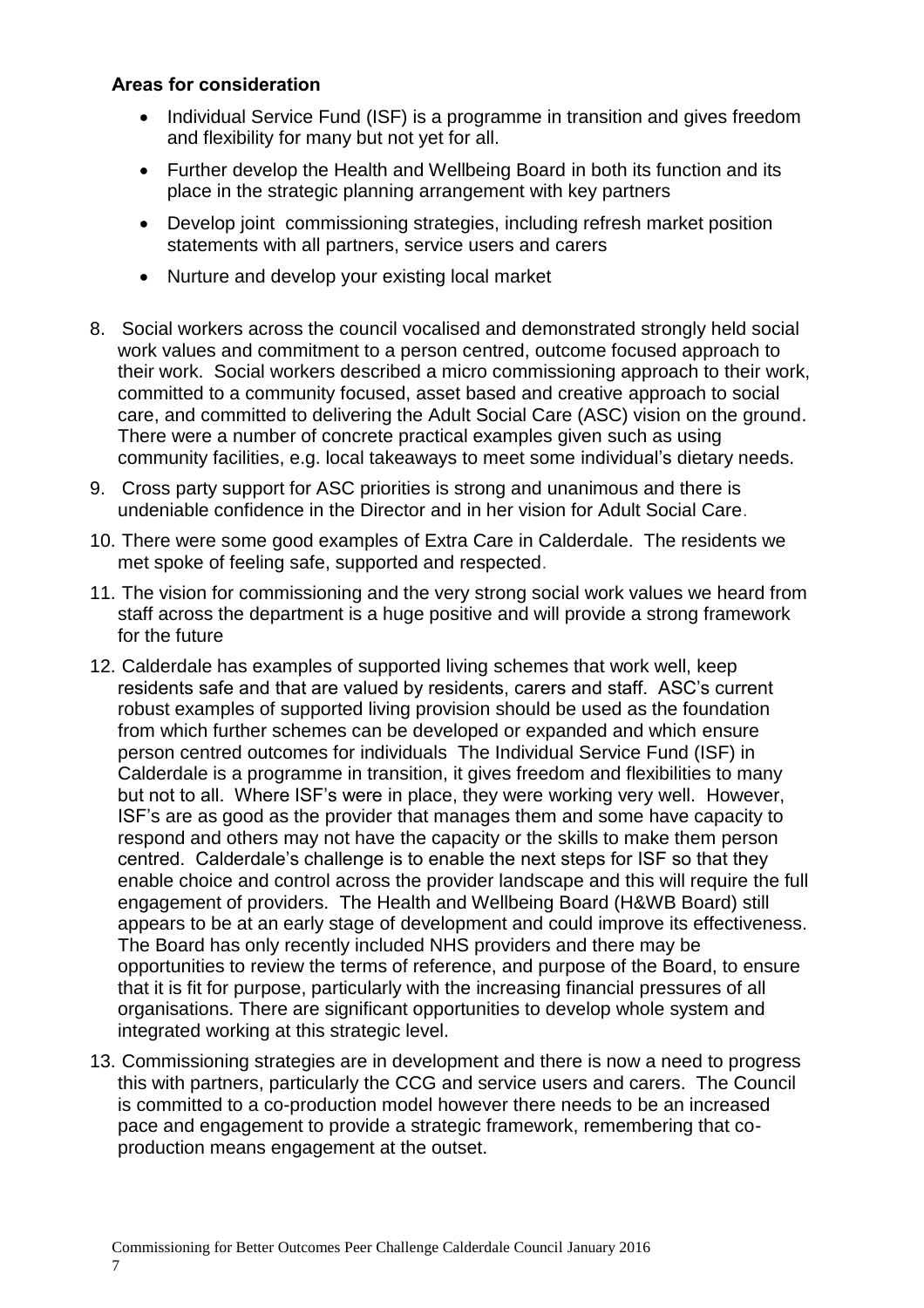14. Calderdale should nurture and develop the existing market. Some providers are willing and able to move ahead with you on your transformation journey, while others need to be nurtured in order to develop the services you require for individuals. Your transformational leadership will then achieve even greater change.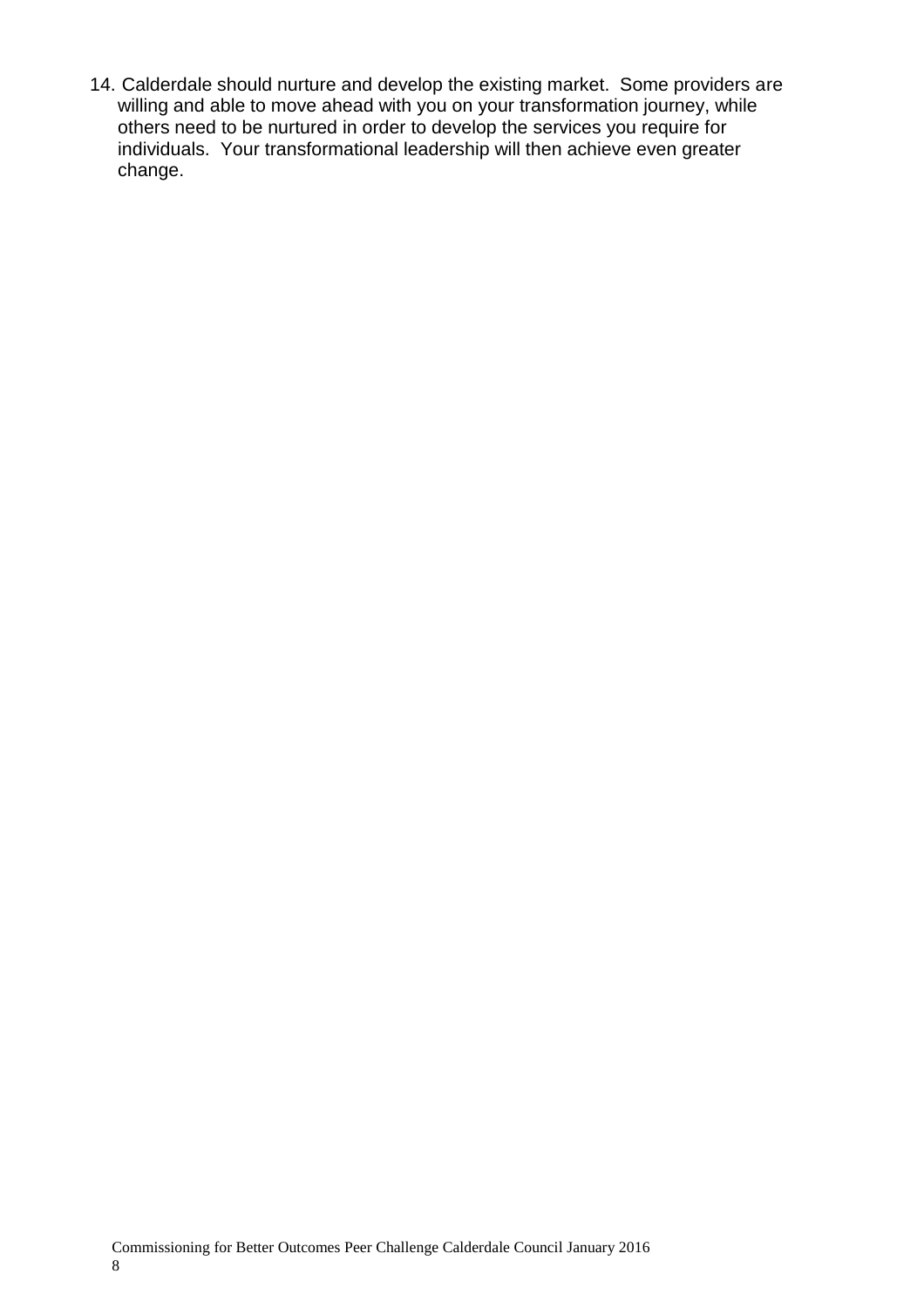## **Person-centred and outcome focused**

This domain covers the quality of experience of people who use social care services, their families and carers and local communities and so represents the purpose and aim of good commissioning. It considers the outcomes of social care at both an individual and population level.

## **Strengths**

- Person centred customer journey, with some reduction in "hand off's"
- Social work values are strongly upheld and applied
- Commissioning approach is visionary and has at its heart improved outcomes
- Well advanced preventative approach e.g. Gateway to Care, and Community Social Work Team
- Many examples of excellent care e.g. palliative care, buddy scheme, shared lives, extra care, AMHP, MCA

- ISF is a programme in development and gives freedom and flexibility for many but not yet for all.
- Not all services are fully aligned, e.g. Reablement / Gateway, Older People / Mental Health.
- Inconsistency of some information for service users and carers, e.g. care plans
- Multiple systems for reablement/ intermediate care/ crisis can be confusing and should be reviewed with health partners
- Transition work requires greater pace
- 15.Calderdale Council has demonstrated real strength in the person centred approach; this was seen clearly in the improvements made for people in their journey through adult care services. Individuals coming into the care system are supported by one officer as far as possible from the start of their journey to completion. The aim is to have as few "hand off's" as possible for the individual thereby ensuring a consistency of approach and an understanding of the person's journey through the system. This was regarded as extremely good practice by the peer team and an approach that prioritised and cared for the service user.
- 16.We heard from a range of social workers across different care groups and were impressed by their strongly held social work values and commitment centred, outcome focused approach to their work. Social workers described a micro commissioning approach to their work, committed to a community focused asset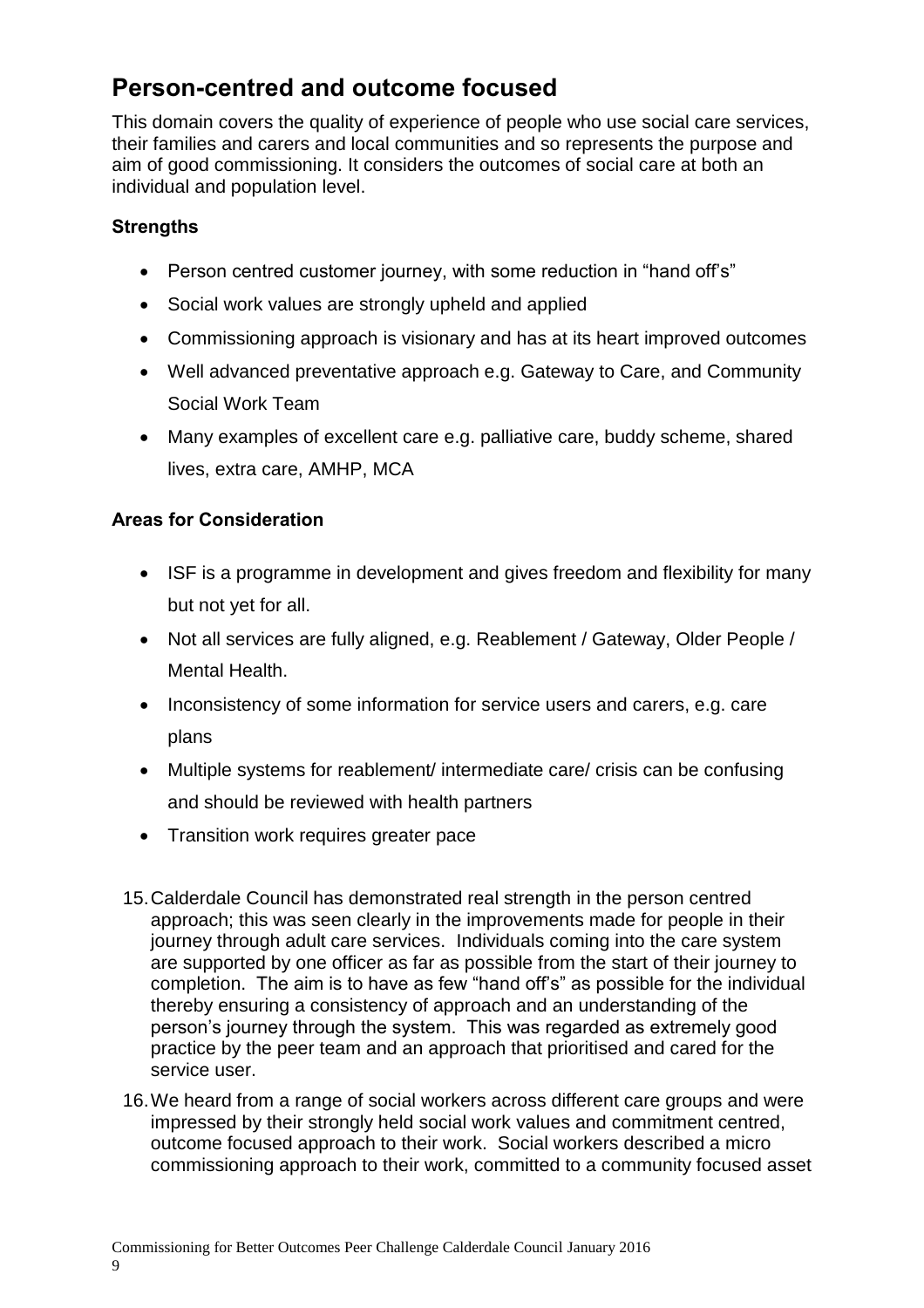based and creative approach to social care. There was a real and genuine determination expressed by them to enable service users to live independently and at home. The peer team considered social workers to be confident practitioners who enjoyed working in Calderdale Council, committed to delivering the Adult Social Care vision on the ground.

- 17.The Commissioning approach in Calderdale is visionary and has outcomes at its heart. We heard good examples of front line staff involvement in the retendering of services, for example the advocacy service. This has resulted in services that add value, are monitored in terms of their qualitative and person centred outputs, and importantly are commissioned through improved links and relationships with practitioners. Another example is the Community Social Work Practice Team, for which there are plans to develop a mutual based on a model founded in best practice in Shropshire. The council is demonstrating a culture across ASC that it is promoting care services focused on delivering outcomes and promoting the wellbeing of the population.
- 18.The approach to preventative working in Calderdale is commendable. The preventative approach has been embedded in Calderdale for at least three years and as a result is the operating culture in the organisation. The success and value of this set it in a good place to make real progress on the development of the Better Care Fund priorities. The outcomes for individuals using services and their carers are that they are supported in their communities with a focus on building their resilience and independence, in line with your priorities for social care. With people supported at home, and enabled to live independently as far as possible, the financial benefits of prevention are realised by the council. Some of the approaches include a strong Gateway to Care Service with 97% of customer queries resolved at this point. The team is multidisciplinary having three nurses managing intermediate care beds five days a week Gateway is also working towards developing an online service. In addition, 85% of cases seen by the Council's Community Social Work Practice Team are resolved and their work ensures that the support placed at home for individuals is right first time, tailored to individual need. Ambitions for the Community Social Work Practice include greater interface with the public by placing the team in a shop in the heart of the community. Plans to progress this are well underway.
- 19.Examples of excellent care in Calderdale Council were evident. One example of this was the Shared Lives service, which has operated in the area for over 25 years and are currently supporting 50 people. We heard from service users who spoke very highly of the experience of the Shared Lives service, enabling them to become more independent through money management and life skills training so that some individuals are able to move towards independent living and thereby transform their lives. Extra Care services supported individuals to maintain their independence with the provision of additional care where needed. The team were impressed by the value that residents placed on the support they received and could not speak highly enough of the staff that supported them. Some said "If there weren't places like this, I don't know what we'd do" Others spoke of how safe they felt, and that they were treated with dignity and respect. Other excellent examples included the Buddy scheme, run by the Stroke Association which uses volunteers who have themselves suffered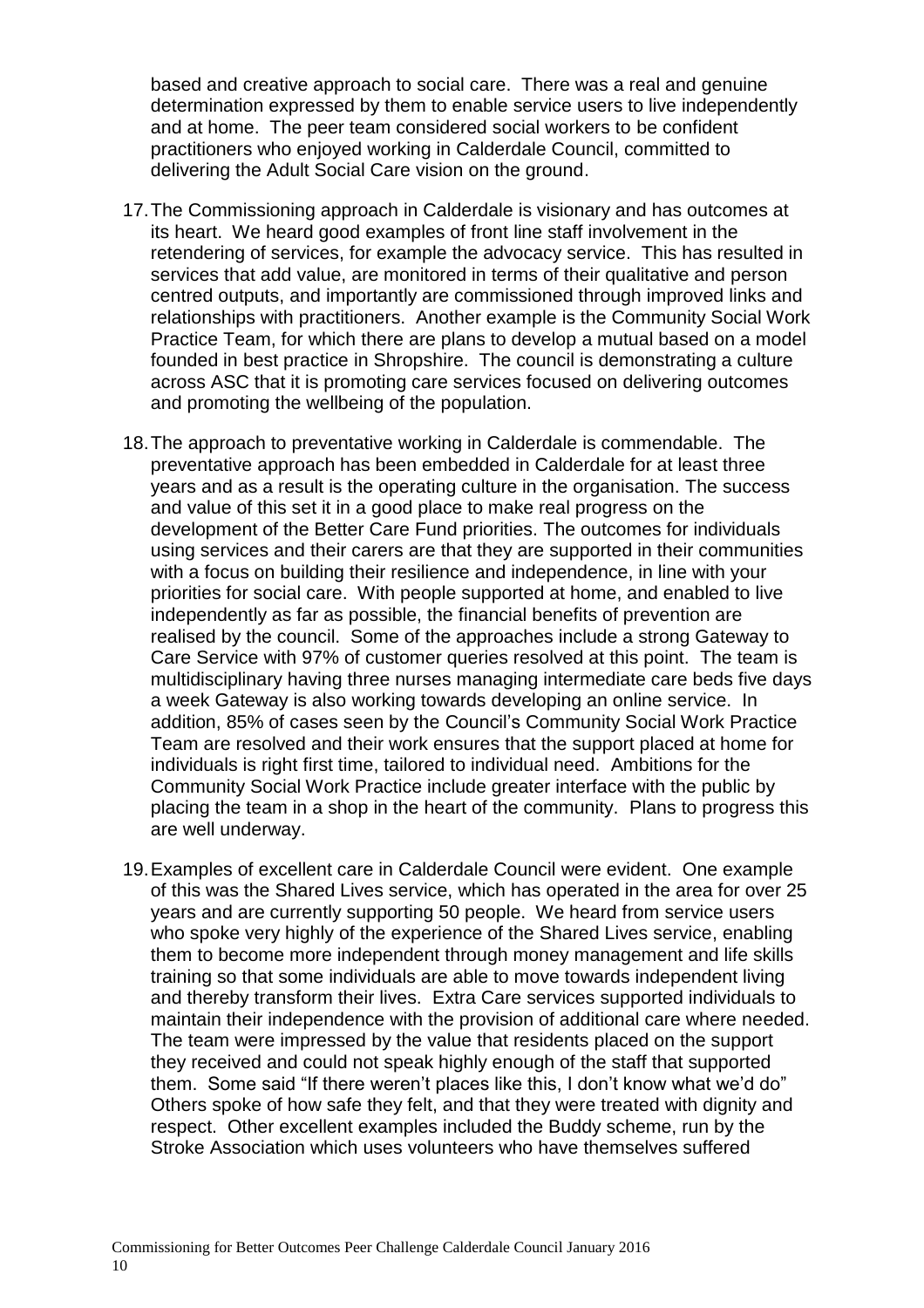strokes, to support newly diagnosed patients in hospital, and the palliative care team who deliver expert and timely support to those with palliative care needs.

- 20.The Individual Service Fund (ISF) in Calderdale is a programme in transition, it gives freedom and flexibilities to many. Where ISFs were working, they were working very well. We heard from individuals who were able to change their support needs to suit their changing requirements, and these individuals spoke of ISF in glowing terms. However, ISF's are as good as the provider that manages them and some have capacity to respond and others may not have the capacity or the skills required. The majority of Calderdale's service users of homecare and LD services opted for ISF, largely to retain their existing providers, and this is acknowledged by ASC. Calderdale's challenge is to enable the next step for ISF so that they truly enable choice and control. We saw examples where retained services from a provider offered true flexibility by ISFs, empowering the individual to exercise real control over services they received. ASC acknowledge that there is a need to extend the support and oversight of ISFs to ensure that they are used to their greatest potential, to offer true choice and control to service users, to enable providers to deliver tailored care within a controlled environment, and ensure the ISF model is financially sustainable. Providers need to be offered meaningful engagement in this. In short, they need to be invited into the tent. That does not mean that the scheme should be diluted or go at the pace of the slowest.
- 21.There were good examples of services as cited above, there were some examples of services that did not seem to be fully aligned and not delivering improved outcomes. Examples of these were the Reablement Service and hospital social work team which provide support 7 days a week and the Gateway to Care team which operates 5 days a week. There were some questions from front line staff about the Reablement Service "doing things for" people rather than helping people to be independent. Other examples include the Older Peoples Social Work service and the Older Peoples mental health service, which previously operated in the same building and worked very effectively together to target mental health issues through early intervention. The mental health service has been re-sited and there are some concerns that intervention and preventative approaches to supporting older people has been affected. One person said "they seem to have disappeared into the ether". There is some structural fine tuning to be carried out by the council which could make a great deal of difference for people's outcomes and in preventative care practices. Some staff feel outside the modernisation programme due to relatively recent changes in management and TUPE arrangements, and there is an opportunity to enhance progress by recognising the skills of this key group of staff and ensuring their inclusion.
- 22.The peer team found some inconsistencies of information for service users and carers and confusion around care plans. Some individuals spoke of not receiving information about services and some spoke about not receiving a care plan or understanding what care plans were. Some individuals spoke about support plans "being tweaked" to suit carers rather than service users. Some individuals were told that they were not entitled to care plans because they had close family. Carers of individuals spoke of frustration about not knowing how to contact social workers and to inform them about cases where weak levels of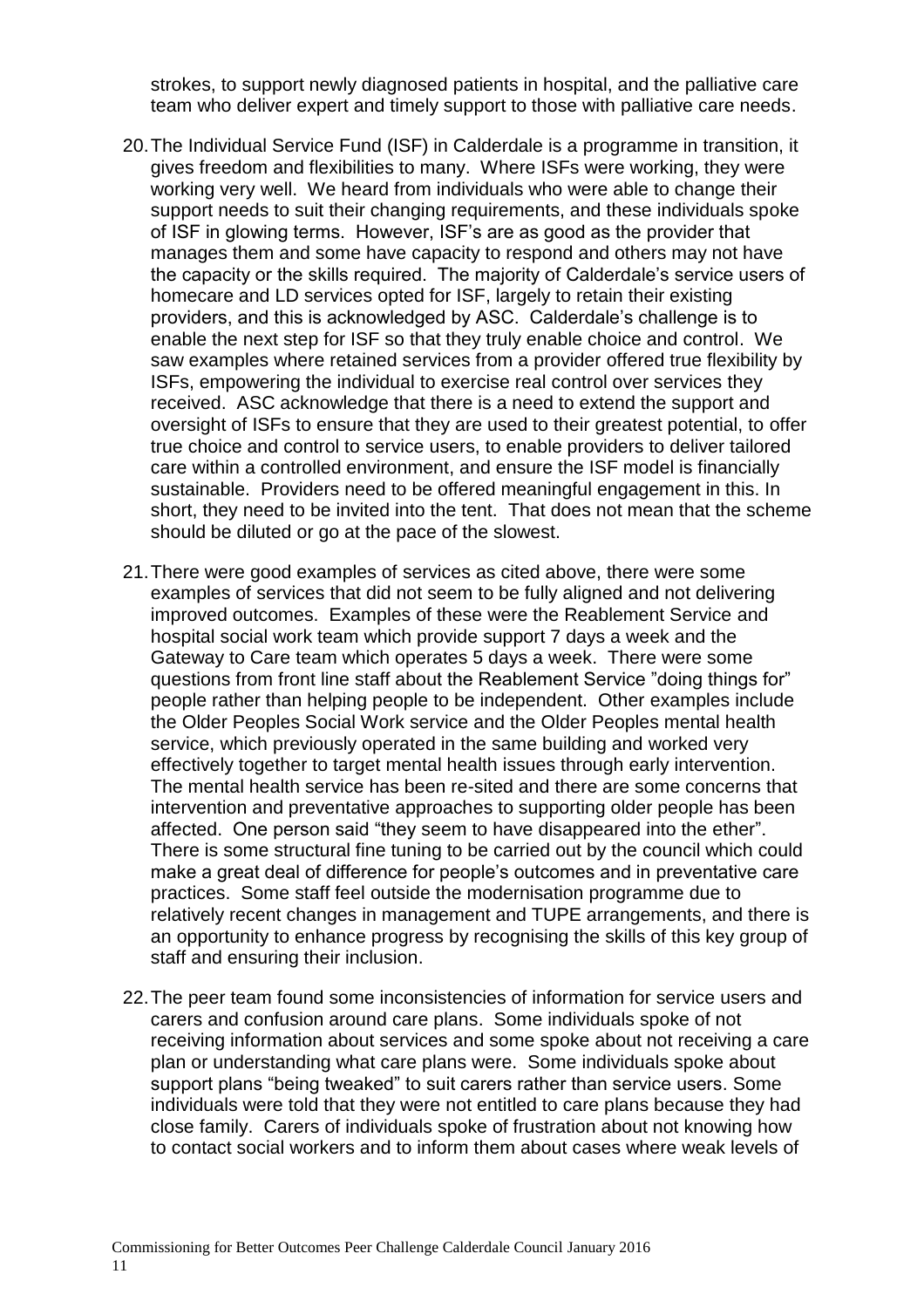care have been provided. This gave the team some cause for concern and was fed back to operational managers on site.

- 23.There are multiple systems within health and social care for intermediate care, reablement, crisis and out of hours support for older people, which although interlinked and individually well regarded by service users, may be confusing and inefficient. In addition, some intermediate care beds are located in the private sector while others are in a council run establishment, which is in need of modernisation, Also, it is unclear whether Heatherstones, which is a recent development for intermediate care in flats, rather than care beds, is being or can ever be used to full capacity for its intended purpose, Therefore, there is an opportunity to improve the effectiveness and efficiency of the service through work with partners to review and re-provide across the whole system.
- 24.There is insufficient capacity in the independent sector for longer term personal care via either ISFs or managed payments and this leads to regular and sustained blockages in reablement. This in turn, may lead to delayed transfers of care from hospital and is not in keeping with the achievement of personalised outcomes. The council should therefore seek ways to increase capacity.
- 25.Calderdale, should consider increasing the pace of change with regard to transition for learning disabled people. Calderdale's Corporate Commissioning service is working across children and adults services and commissioners have spoken about the commitment to improve commissioning across age groups and the work is in collaboration with care services, which is excellent practice. However, the absence of an embedded transition structure across adults and children's care, means that children and their families may not be able to be involved in coherent planning of their future care. This planning needs to start and continue through childhood and the impact of decisions taken even at a young age needs to be considered in the longer term. Expectations and the journey to adulthood and greater independence is a continuous process. The emphasis of risk management, understanding capacity in adulthood could all be reflected in transition planning and decision making.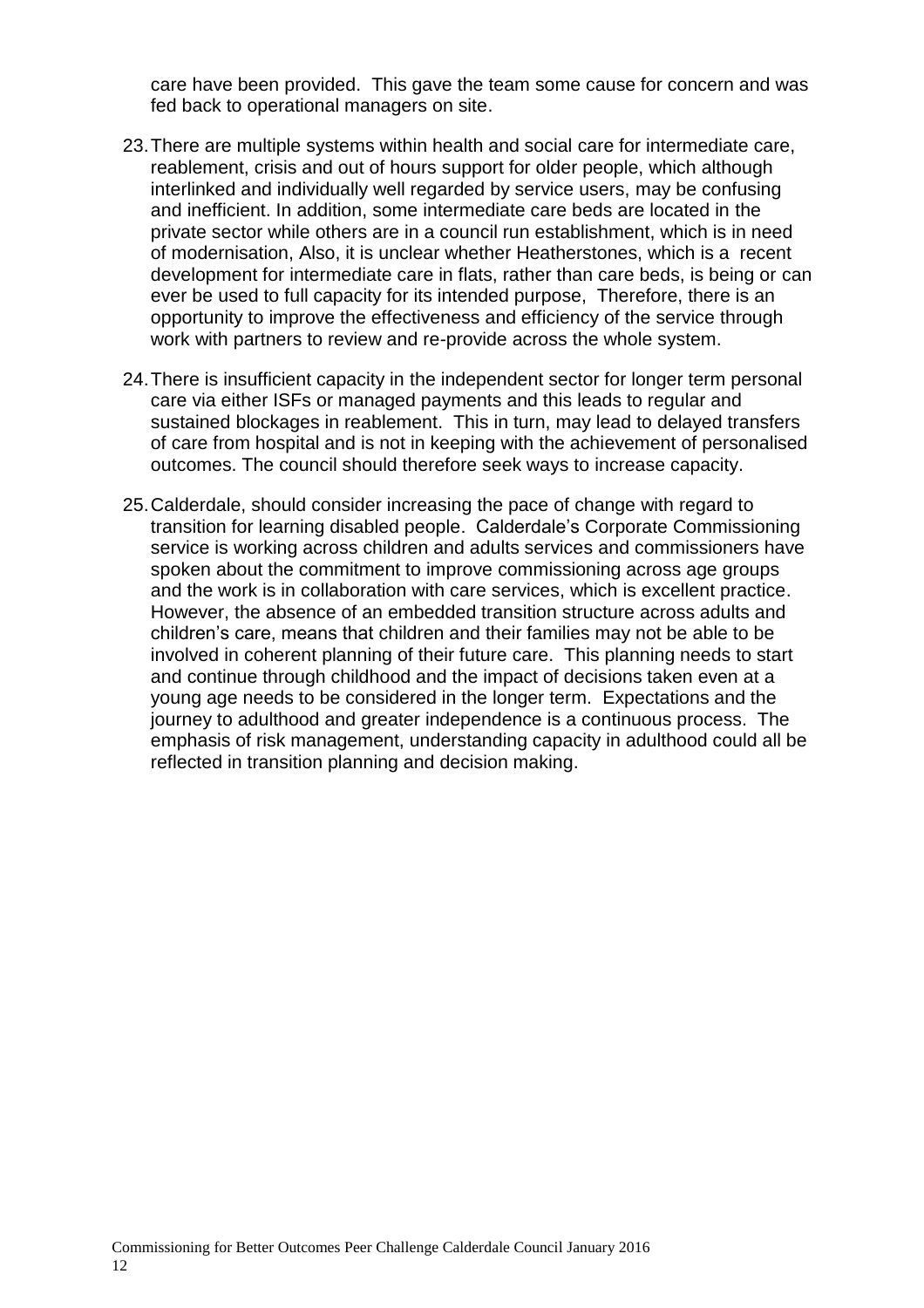## **Well led**

This domain recognises the importance of clear leadership, whole system approach, and the use of rigorous evidence to deliver 'what works'.

## **Strengths**

- Cross party political confidence in adult social care
- Effective cross party scrutiny
- Clear vision and purpose for social care
- In-year sound financial management
- Risk Enablement Panel is well regarded and used
- Enthusiasm for improvement and development
- Flexible and creative use of BCF based on constructive relationship with CCG

- Further development of Health and Wellbeing Board
- $\bullet$  Build on the relationship with health partners (e.g. FT) and fully use opportunities for ASC
- Nurture the relationship with providers
- Full use and engagement of council-wide resources to support ASC agenda
- Ensure wider understanding of transformation and calibrate the pace of change to increase engagement
- 26.The political environment in Calderdale is complex, having 24 Labour seats, 21 Conservative seats, 5 Liberal Democrat seats and one Independent seat. Despite this, cross party support for ASC priorities is strong and unanimous with political good will across the parties, and there is undeniable confidence in the Director and in her vision for Adult Social Care.
- 27.There is effective cross party scrutiny in Calderdale which is strong, challenging and engaging. We heard of the People's Commission which demonstrated democratic empowerment and a scrutiny process that delivered outcomes from its investigations and from which recommendations were properly considered by the leadership and acted upon. Scrutiny involved listening to public opinion about hospital services and engaging an independent Chairperson to conduct an enquiry and produce a report for the Council.
- 28.The vision for Calderdale is "For Calderdale to be an attractive place where people are prosperous, healthy and safe, supported by excellent services and a place where we value everyone being different and through our actions demonstrate that everyone matters". It was clear to the team that the vision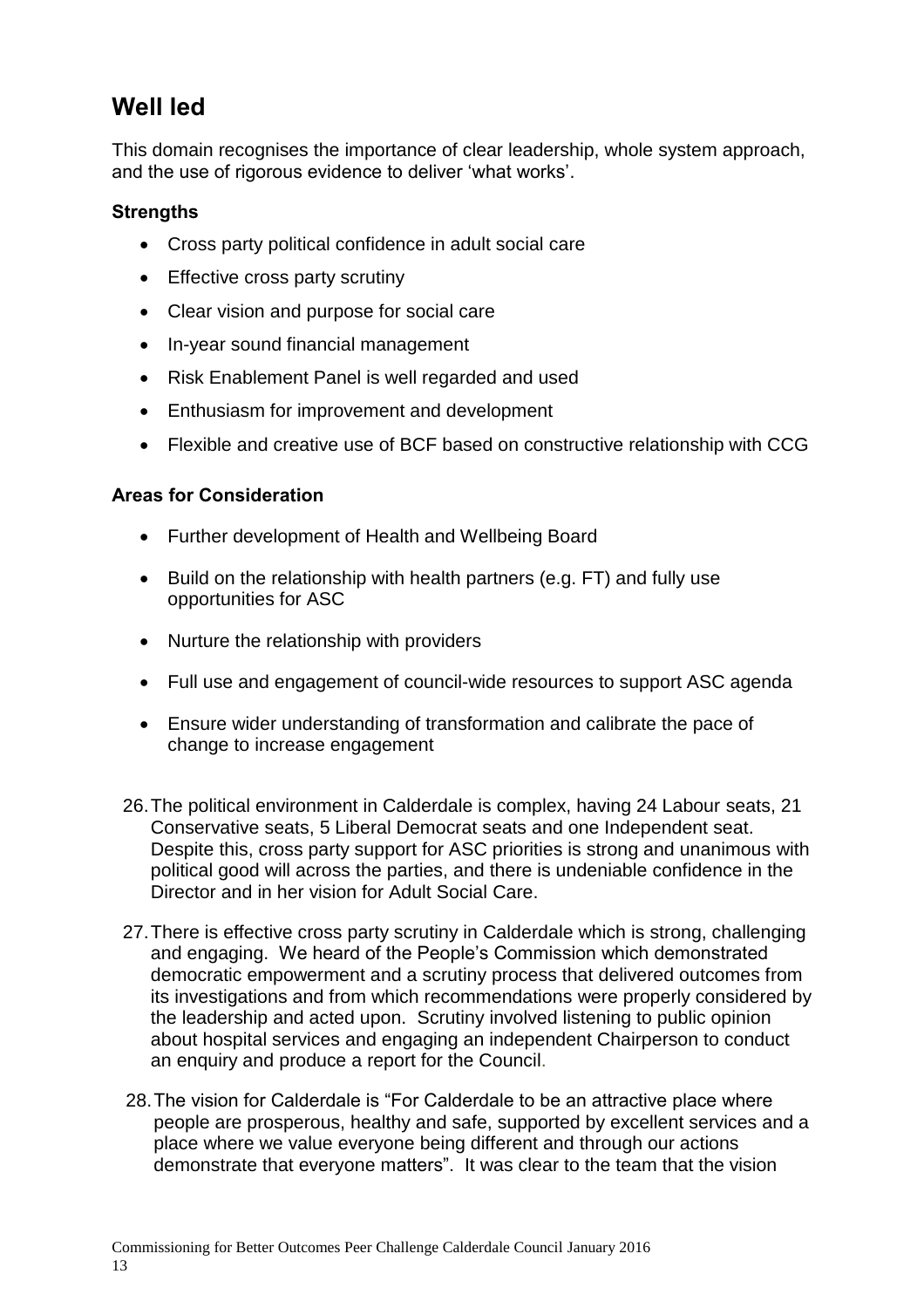was embedded throughout ASC and articulated, prioritised, reinforced and put into practice by officers and members. We heard more than once "We want to be the best in the North" but said with confidence and realism.

- 29.There is in-year sound financial management, and there is political awareness of budget. There is a clear understanding within the Council of the pressures facing adult care and a close working relationship between corporate finance and adult care staff. Because of this the Authority is in a good financial position compared to other similar authorities across the country. This has been enabled by a strong focus on the preventive agenda, close working with local health bodies, creative use of BCF as well as early investment in its most vulnerable residents. Additionally the Council is supported by a well-established voluntary sector. Until recently, the Council supported service users with 'moderate' needs, and made sound financial decisions based on 'fairer cost of care' charging, this has been of benefit to the authority There may need to be greater awareness and discussion of the financial pressures within the local NHS economy, and their potential impact upon the council.
- 30.There is no doubt that the Risk Enablement Panel (REP) is highly regarded by officers at all levels. The panel brings support, assurance, enables risk for individuals and most importantly assesses each case to facilitate person centred outcomes for people. Professionals stated that the panel was flexible, timely, multidisciplinary non-bureaucratic or cumbersome. It is regarded as a supportive process, one front line worker stated "through the REP, the management have our back".
- 31.Officers demonstrate enthusiasm and drive for improvement and development. This is demonstrated by the ASC Transformation process which describes a return to the core values of social work and the drive to keep people in their own homes, ensure a customer centred journey and commissioning services based on achieving outcomes. Calderdale have, invested in accommodation, (Heatherstones Court and Extra Care), invested in social work teams, (growing the Community Social Work Practice from 2 practitioners in September 2015, to 12 practitioners by January 2016), focused on support at home, and carried out the Big Bed Time Audit to check the times service users in residential accommodation were put to bed, to name a few examples.
- 32.There is a flexible and creative use of Better Care Fund (BCF) based on constructive relationships with the CCG, which is co-terminus with the council. 7 overarching schemes have a total of 34 projects within them, which are well led and co-ordinated. Protection of funding for social care includes funds for preventative services, such as Gateway to Care, and work is ongoing to make progress towards pooled budgets. The BCF shows a balance between meeting the needs of the CCG and the Council, ensuring that available resources are meeting the health and care priorities for Calderdale.
- 33.There is still further development work to be done with Calderdale's Health and Wellbeing Board to improve the clarity of role and purpose. It is now working well in relation to decision making for the use of BCF and, as a result of the work of the People`s Commission, now includes local NHS providers. However, the Board should take a more proactive lead on development of a whole system for health and social care, and more opportunities for integrated working. In addition, the financial pressures upon all partners should be openly shared and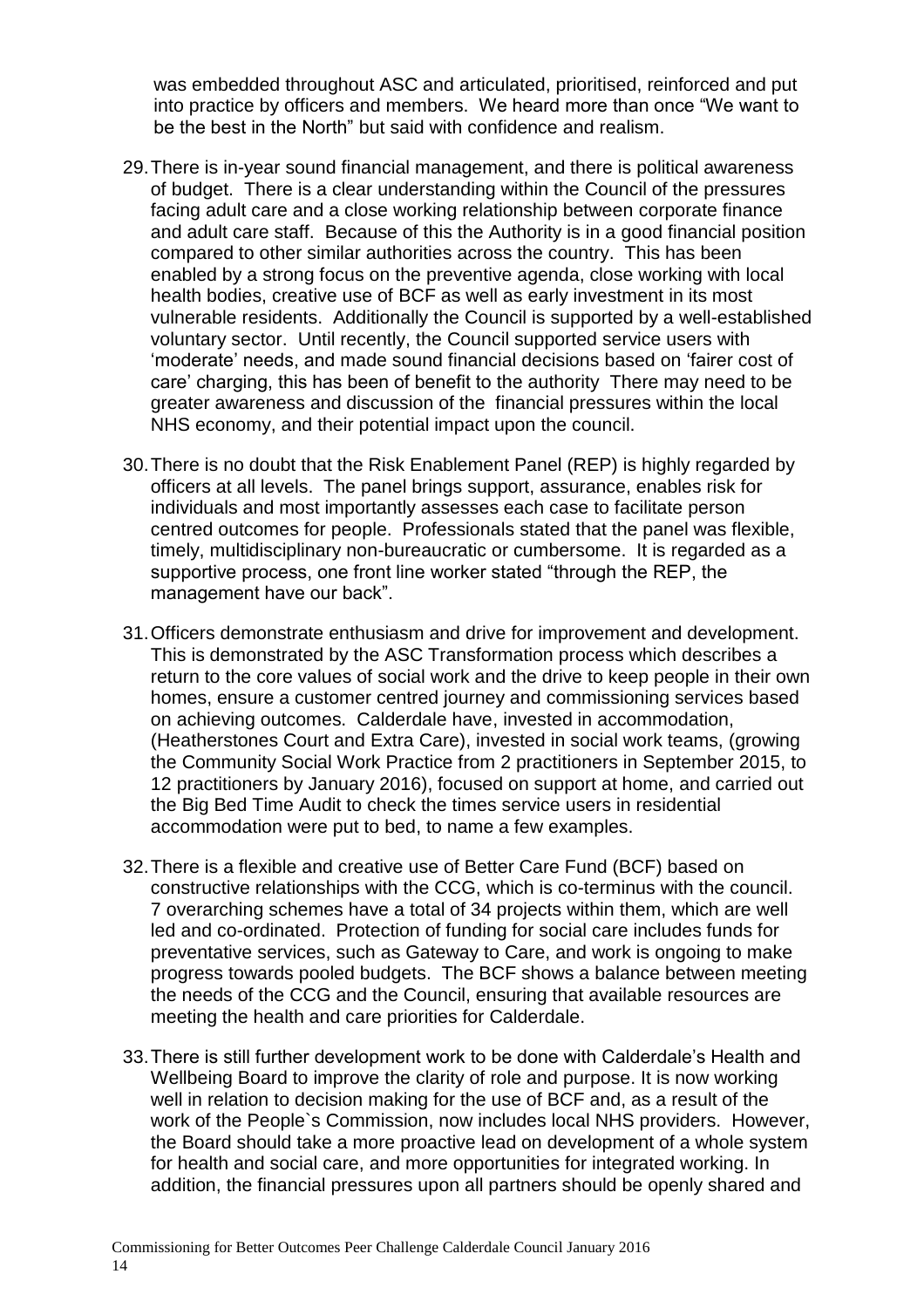planned for. The Board could work to explore how the devolution agenda might impact your responsibilities and powers. There would be a benefit for Calderdale to look at how to develop and refresh relationships and membership and culture amongst members of the board to enhance future decision making. Furthermore the board could strengthen the voice and engagement of your third sector stakeholders and partners, which would improve and develop the level of service provision to residents.

- 34.Although the LGA peer challenge team were not asked to consider any issues in relation to the H&WB Board, some conversations touched on this important area of work with partners. Information here is inevitably limited by lack of detail, given the focus on other areas of work. Nevertheless, it would appear that there is still further development work to be done with Calderdale's Health and Wellbeing Board to improve the clarity of role and purpose. It is now working well in relation to decision making for the use of BCF and, as a result of the work of the People`s Commission, now includes local NHS providers. It is a valuable vehicle for cross party Member engagement. However, the Board could now take a more proactive lead on development of a whole system for health and social care, and more opportunities for integrated working. In addition, the financial pressures upon all partners should be openly shared, understood and planned for.
- 35.Some providers did not feel that they had always had a valued role when in discussions with commissioners. Measures should be taken to reassure providers that their views are taken into account, are valuable and are acted upon. Listening and acting on providers feedback would result in better outcomes for people and would in turn enable them to develop so that they can deliver the vision for ASC.
- 36.There is a strong feeling that other council directorates are supportive of ASC. It would be of great benefit to harness the support from other parts of the council, including Children's Services, Public Health, Housing, Education and Environment to further deliver the vision for ASC and to embed outcome based, person centred values across council wide services. There could be more work done to articulate clear definitions of the prevention agenda so that they become shared and clearly defined priorities for the council. This could involve Senior Officers and Members.
- 37.Calderdale's transformation is tangible and having positive effects, but it may not be fully understood by all. In order to take all on the journey of transformation, there should be some fine tuning and careful calibration of the pace of change to increase engagement in transformation. There are opportunities to ensure that all staff and providers are included in the approach to modernisation as they have much to contribute and can enhance progress.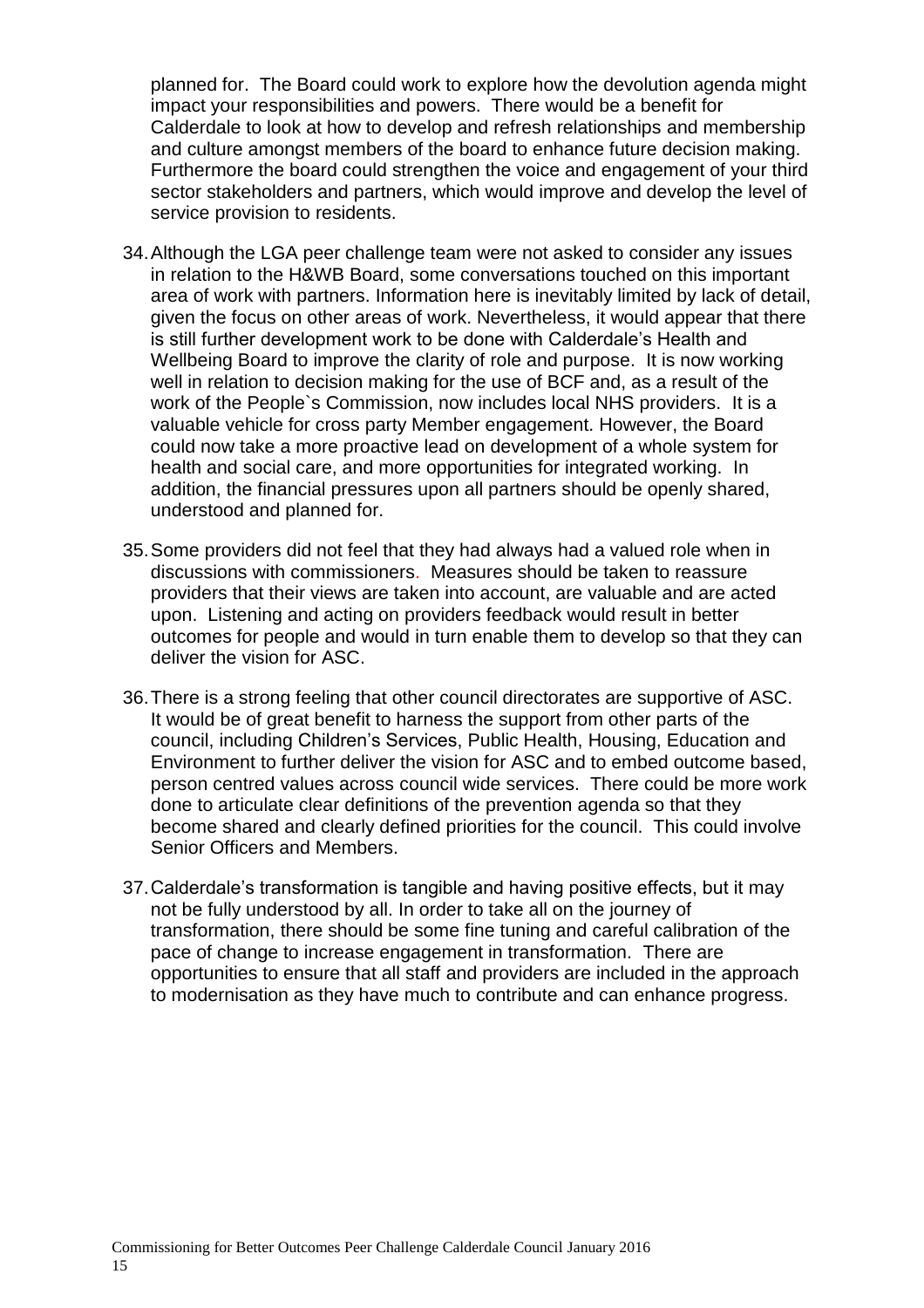## <span id="page-17-0"></span>**Promotes a sustainable and diverse market place**

This domain recognises that good commissioning requires a vibrant, diverse and sustainable market and competent sufficient workforce to deliver positive outcomes and value for money

#### **Strengths**

- Supported living schemes valued by residents, carers and staff
- Robust system of contract management and procurement in ASC
- Operational commissioning valued by providers

- Develop joint commissioning strategies, including refresh market position statements with all partners, service users and carers
- Ensure joint commissioning plans are underpinned by a robust understanding of the care provider pressures and market capacity
- Further review of in house provision taking account of financial pressures and person centred care
- Work with providers to manage the National Living Wage and other financial pressures
- Need to evaluate how further uptake of ISF could impact on the sustainability of the market and any financial risk to the Council
- Balance corporate procurement requirements and ASC market development
- Mind the gap between aspirations of ASC and the reality of the market
- 38.There were good examples of Extra Care in Calderdale, e.g. Clement Court. Residents spoke of how safe and respected they felt. Residents were very satisfied with their accommodation and the support they received. They talked about the companionship that they had formed in the establishments. Heatherstones Court won the National Housing Awards Innovation in 2015. Although the vast majority of statements were very positive the team heard of a serious incident from a resident which caused the team to pursue the council's response. The incident was brought to the attention of the Director in Calderdale, and the team was fully reassured by a paper trail produced by the department, of an appropriate response having been made.
- 39.There is a robust system of contract management and Procurement in Calderdale ASC. There is clear, risk assessed and prioritised arrangements in place to ensure that providers are delivering services to meet contract conditions, as well as meeting CQC requirements. Close working arrangements with providers enables the authority to work together to drive up performance. And there is acknowledgement of the need to extend oversight of ISF. Calderdale have solid foundations to work upon. Providers welcomed the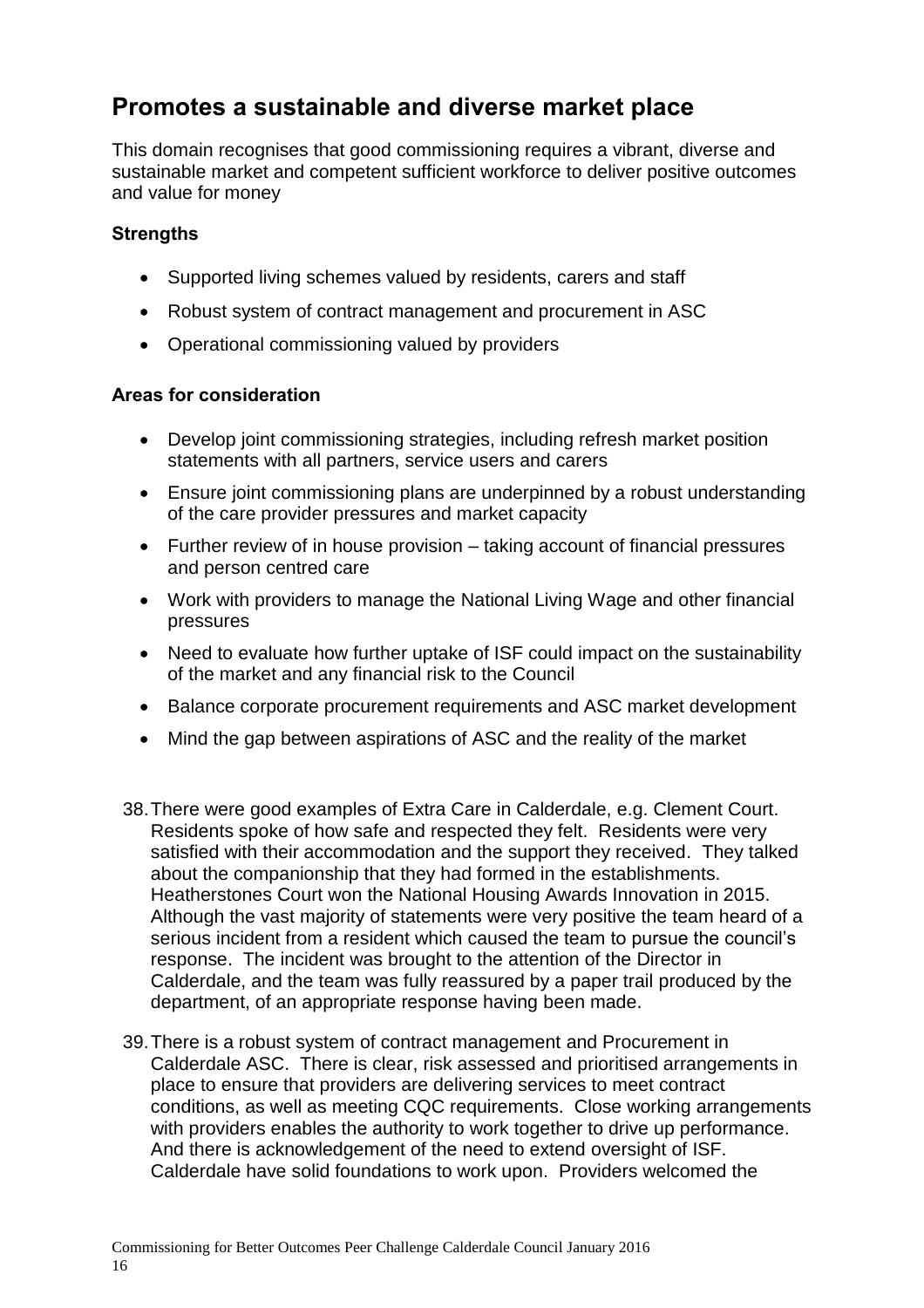contract management approach but there is a need for discussion about how the system can be further developed.

- 40.Operational Commissioning is valued by providers. The commissioners response during the recent flooding was welcomed, providers felt commissioners understood the need to make quick decision to support vulnerable people.
- 41.Some providers were not aware of the Market Position Statement (MPS), or did not think it was useful to them and do not feel engaged in the commissioning process. There is also scope for the development of joint commissioning strategies with the CCG, service users and carers. A refreshed Market Position Statement produced with providers, partners and customers will provide a robust framework to support and manage the care market.
- 42.There is still a range of in-house provision which includes residential care, day care and home care. Fernie Lea , which has residential and /intermediate care beds, is in need of modernisation, while day centres may not fully provide the person centred care which Calderdale is striving to achieve. It would be timely to review your in-house provision taking account of financial pressures and person centred care With the financial pressures facing Calderdale from a health and care perspective, the Council will need to test the balance between in house provision and affordability.
- 43.As set out in paragraph 24, the lack of capacity in the independent sector for longer term personal care via either ISFs or managed payments leads to some blockages in reablement, this in turn may lead to delayed transfers of care from hospital and is not in keeping with the achievement of personalised outcomes. The council should therefore seek ways to increase this capacity in discussion with providers.
- 44.Some providers said that there is no discussion about pressures on the costs of care, except when they increase prices and are subsequently invited to a meeting. Providers are currently experiencing considerable financial pressures and often struggle to recruit and retain staff. Work should take place with providers to manage the National Living Wage (NLW) and other financial pressures, and ensure appropriate planning of workforce takes place. The providers would welcome an open discussion regarding the pressures arising from the NLW. All Local Authorities need to ensure that the market is developing in a sustainable way.
- 45.Calderdale should consider exploring how any further uptake of ISF could impact on the sustainability of the market and financial implications or risk for the council. Any future expansion of the ISF model must be affordable and ensure that customers have a reasonable choice of a care provider. The peer team do not underestimate the challenges that this raises. Providers are keen to work with the Council to further develop the ISF model. This should be encouraged so that providers are nurtured and challenged in equal measure to ensure that everyone is getting the best possible value from ISFs and that financial risks are balanced through appropriate control and review. The peer team were encouraged to see that Internal Audit is planning to undertake a review of this area
- 46.There is a need for balance between corporate procurement and the ASC market development. There needs to be a balance between the procurement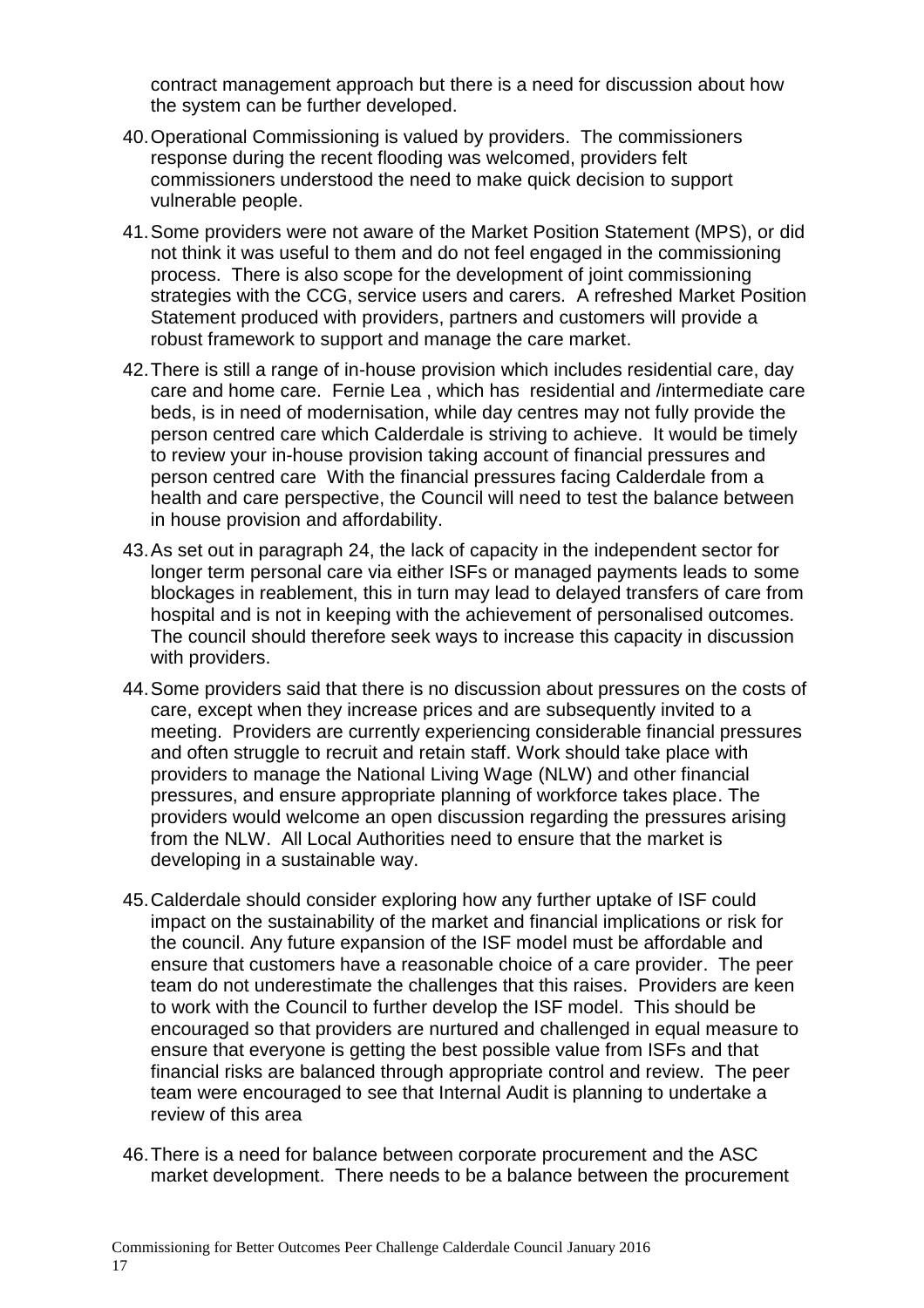process and ensuring ASC can encourage a sustainable care market. We were provided with a clear vision for corporate commissioning, and were provided with assurance over the robustness of procurement by corporate officers which is an excellent foundation for this work.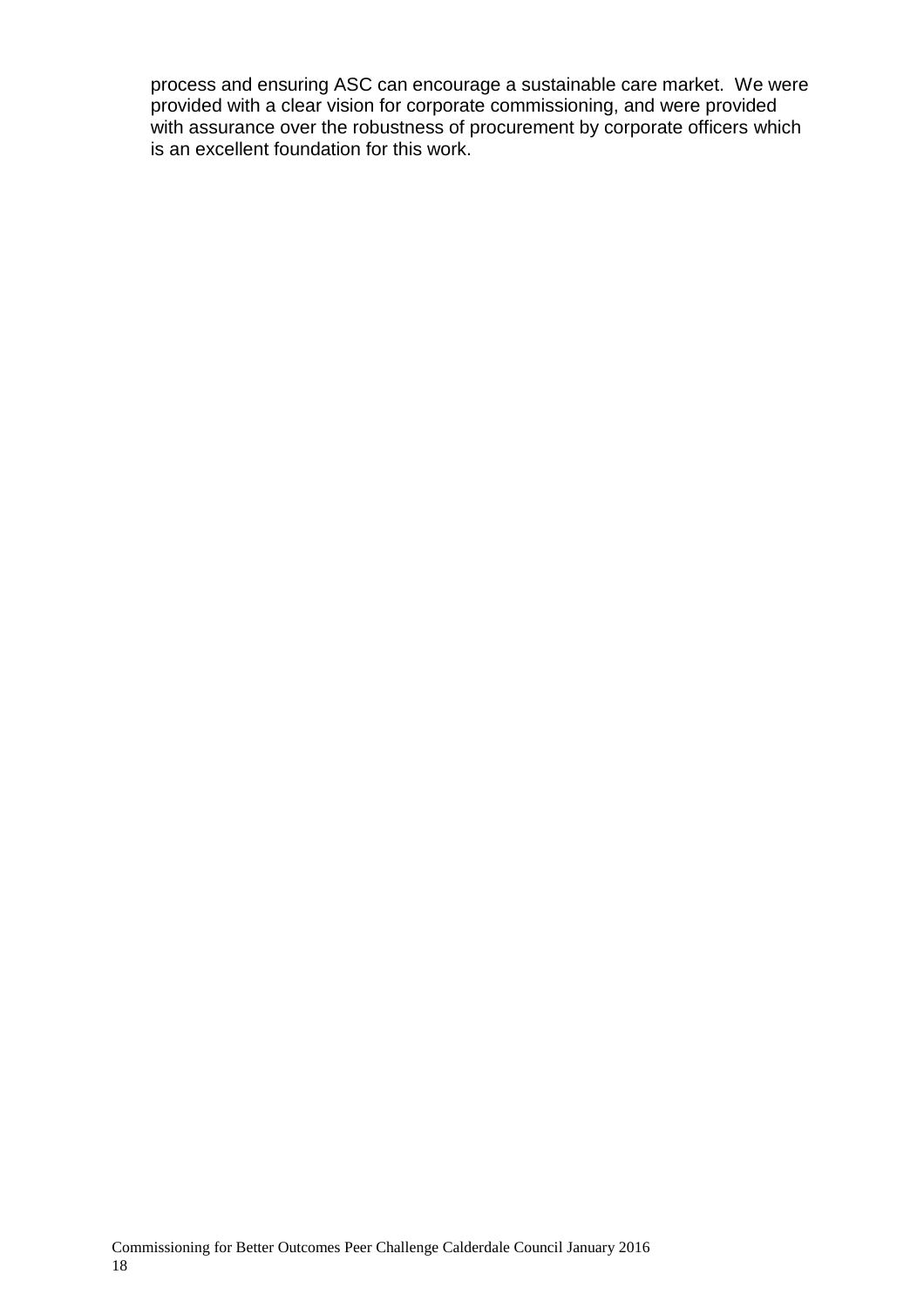## <span id="page-20-0"></span>**How your current model of contracting is working from a provider perspective.**

## **Strengths**

- The vision for commissioning and strong social work values provides a positive framework for the future
- ISF's are welcomed and well used by many providers and valued by service users
- Many providers feel supported by contract management arrangements

- Nurture and develop your existing local market
- Engage providers in strategic commissioning arrangements and discussion
- Some providers would welcome a consistent QA framework linked to person centred outcomes
- The Council should promote a forum that is provider led
- 47.The vision for commissioning and the very strong social work values we heard from staff across the department is a huge positive and will provide a strong framework for the future. There is a sound and firm foundation in place, further work should be around continuing the strong staff engagement and mirror this approach with providers.
- 48.Many providers have welcomed ISF's and the peer team heard that they were valued by some service users. They provide continuity of provision for service users, and flexibility of services as individuals needs change. For providers, ISF are a way of providing person centred services that are responsive, we heard from providers ISF's are "fantastic" and have "transformed the quality of service". However, there is some inconsistency among providers and their current success often relies on the response of individual providers, not all of whom work together in a user friendly way. Most providers would welcome clearer guidance and a sustained focus on quality assurance systems in relation to ISF.
- 49.Providers informed the team that they feel supported by contract management arrangements, and there were positive comments about the new Business Relationship Managers, who act as the interface between the council and providers. While these positions should make a difference in the longer term, some providers were as yet unaware of their introduction or role. Regular meetings between these post holders and providers should be beneficial.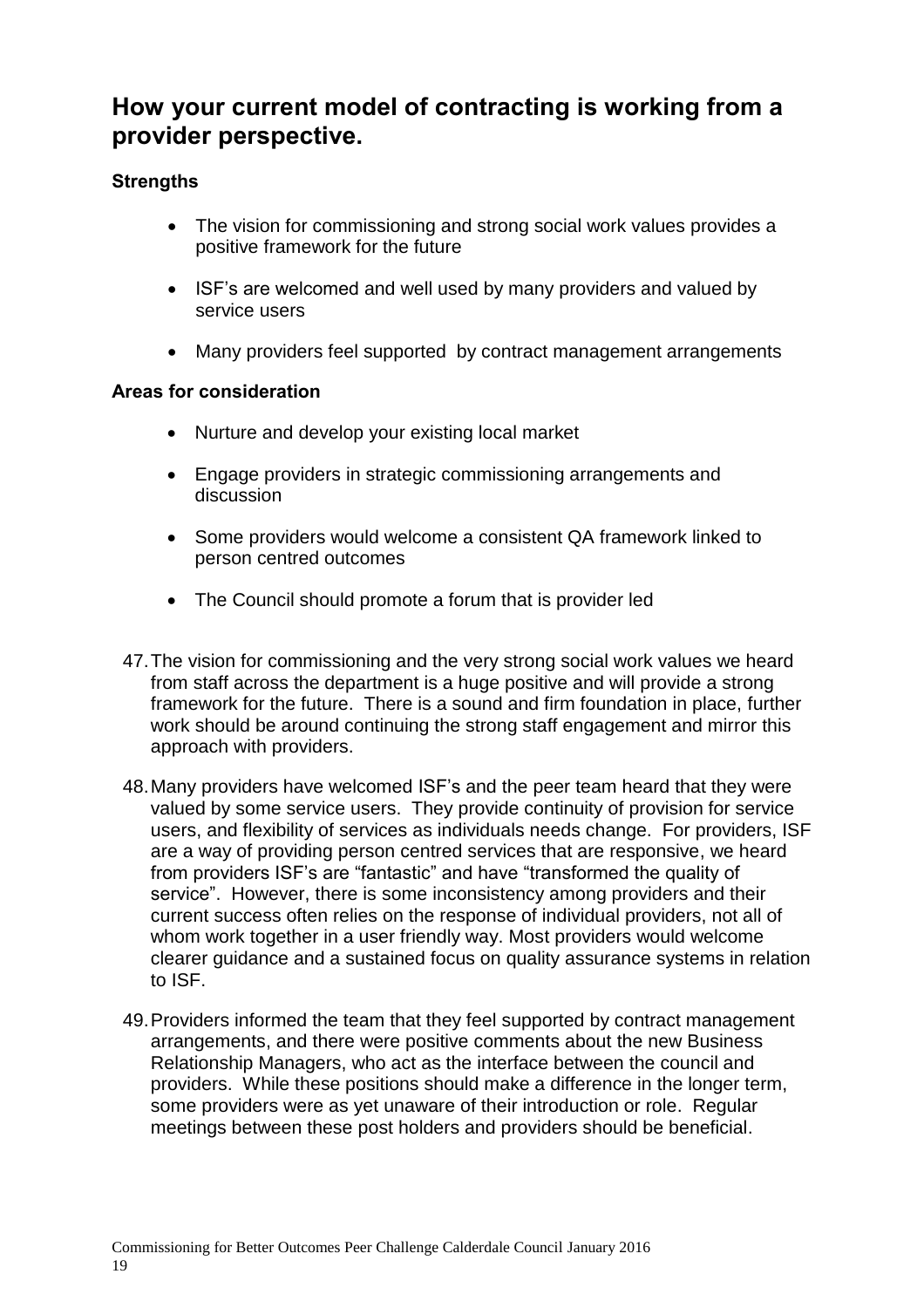- 50.Calderdale should nurture and develop the existing market. Some providers are willing and able to move ahead with you on your transformation journey, while others need to be nurtured in order to develop the services you require for individuals. Some will undoubtedly find this way of working challenging. There is good will and an appetite from providers to work alongside you. We heard examples of providers working well together to overcome practical issues during the floods in January 2016.
- 51.There is more work to be done to engage providers in strategic commissioning discussions. There is a solid platform which needs further developing. Providers would welcome an opportunity to be engaged in strategic thinking for Calderdale and the development of co – commissioned strategies and plans. We heard some mixed messages from providers, on the one hand some said, "We do not know what Calderdale want for supported living/day-care for the next five years or even one year". However we also heard from providers a real desire to work collaboratively, summed up as, "We want to work as one".
- 52.Providers have indicated that they would benefit from the council providing them with an extended Quality Assurance Framework which is linked to outcomes. This would provide them with a structure against which they could measure progress, and improve quality of services while ensuring good outcomes for people. It would have the added benefit for the council to hold providers to account in an outcome focused manner. Some providers were concerned that without a robust Quality Assurance (QA) function ISF customers may not have a consistent and qualitative support and have said that ISF are not outcome focused, that there is no QA role and a risk that ISF's are process driven. The foundations that are established in the current contract management team provide a solid basis to extend the Quality Assurance framework for services, be it via ISF or managed services.
- 53.Providers play an important role in shaping the market, and should be engaged with regularly, effectively and efficiently. It would be useful for commissioners to support the development of a Provider Forum that it is being led by, or delivered in partnership with providers, in which participants have equal opportunities to engage in regular dialogue, agenda setting and debate, and for participants to feel a sense of ownership.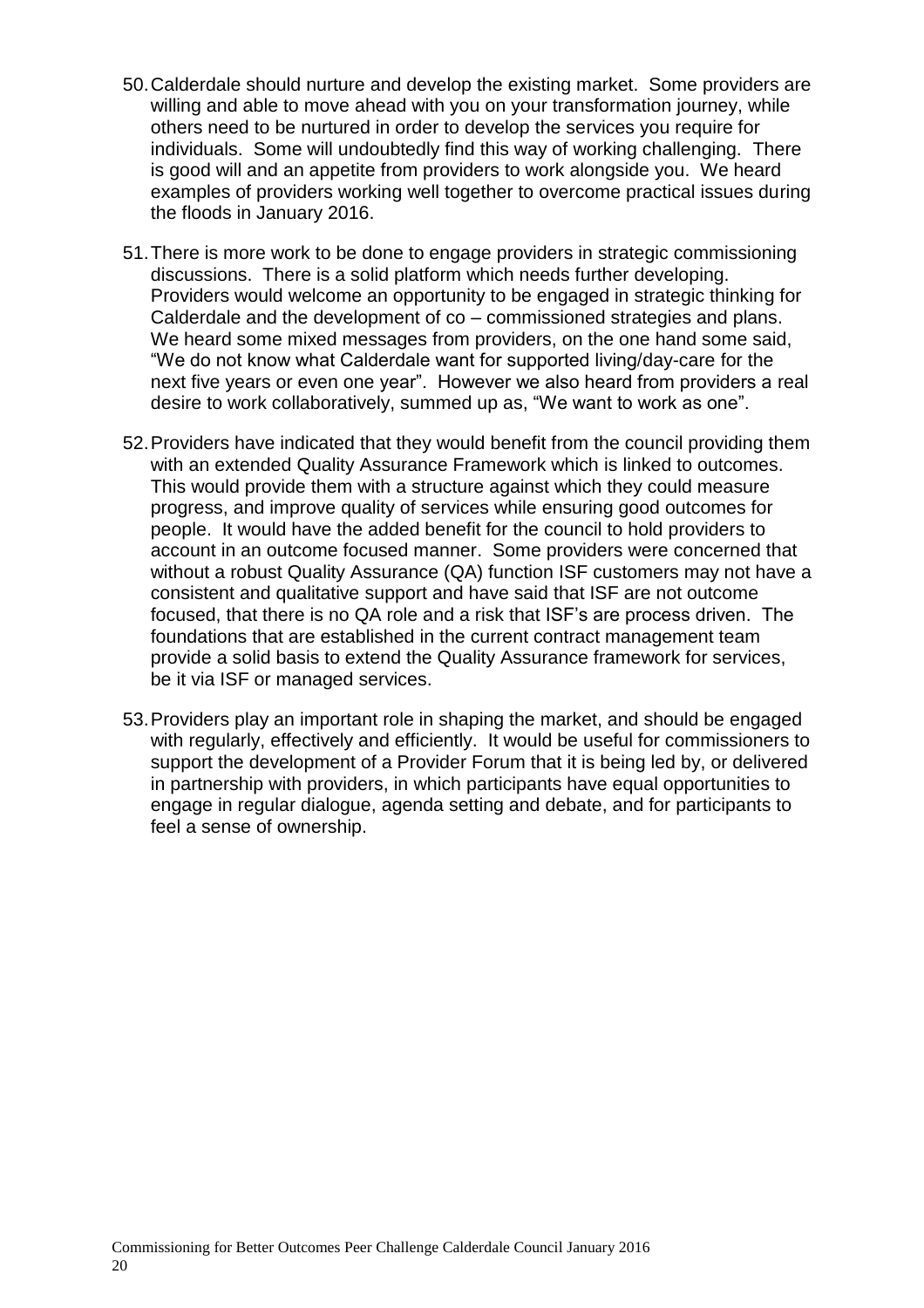## <span id="page-22-0"></span>**A view on updating the supported living model without destabilising the market while ensuring personalised outcomes**

## **Strengths**

 Current examples of supported living schemes provide a robust model for wider development.

- Can the flexibilities of DP and ISF be extended to all supported living schemes
- Can the model of Extra Care be extended to all care groups
- Consider the development of mixed tenure Extra Care schemes
- The financially viable to develop new build Supported Living schemes and explore alternatives
- 54.Calderdale has examples of supported living schemes that work well, keep residents safe and that are valued by residents, carers and staff. The view of the peer team is that ASC's current robust examples of supported living provision should be used as the foundation from which further schemes can be developed or expanded and which ensure person centred outcomes for individuals.
- 55.Many people in supported living schemes still have no direct payment or ISF, and rely on a single provider for housing and an in house one for their care and support. While this may provide economies of scale, it may not be in keeping with the principles of person centred care. Therefore, the Council could explore whether the flexibilities of Direct Payments and ISF can be extended to all supported living schemes to provide customers/service users with real choice and control in their lives.
- 56.There is an opportunity for the council to innovate in Extra Care, and extend it to all care groups. The development of such a scheme depends on the vision for ASC, the geography of Calderdale, and work with partners. There could also be potential to develop a mixed tenure (own and rent options) in Extra Care shares.
- 57.The peer team posed a question to the Department about the financial viability of building new supported living schemes. This is a matter for senior officers to consider, but given the current financial climate, Calderdale should look at making use of existing buildings as well as developing new build schemes there may be alternative avenues to pursue for you to build and create. Based on the current model, it may be useful to explore how else it could be used and developed.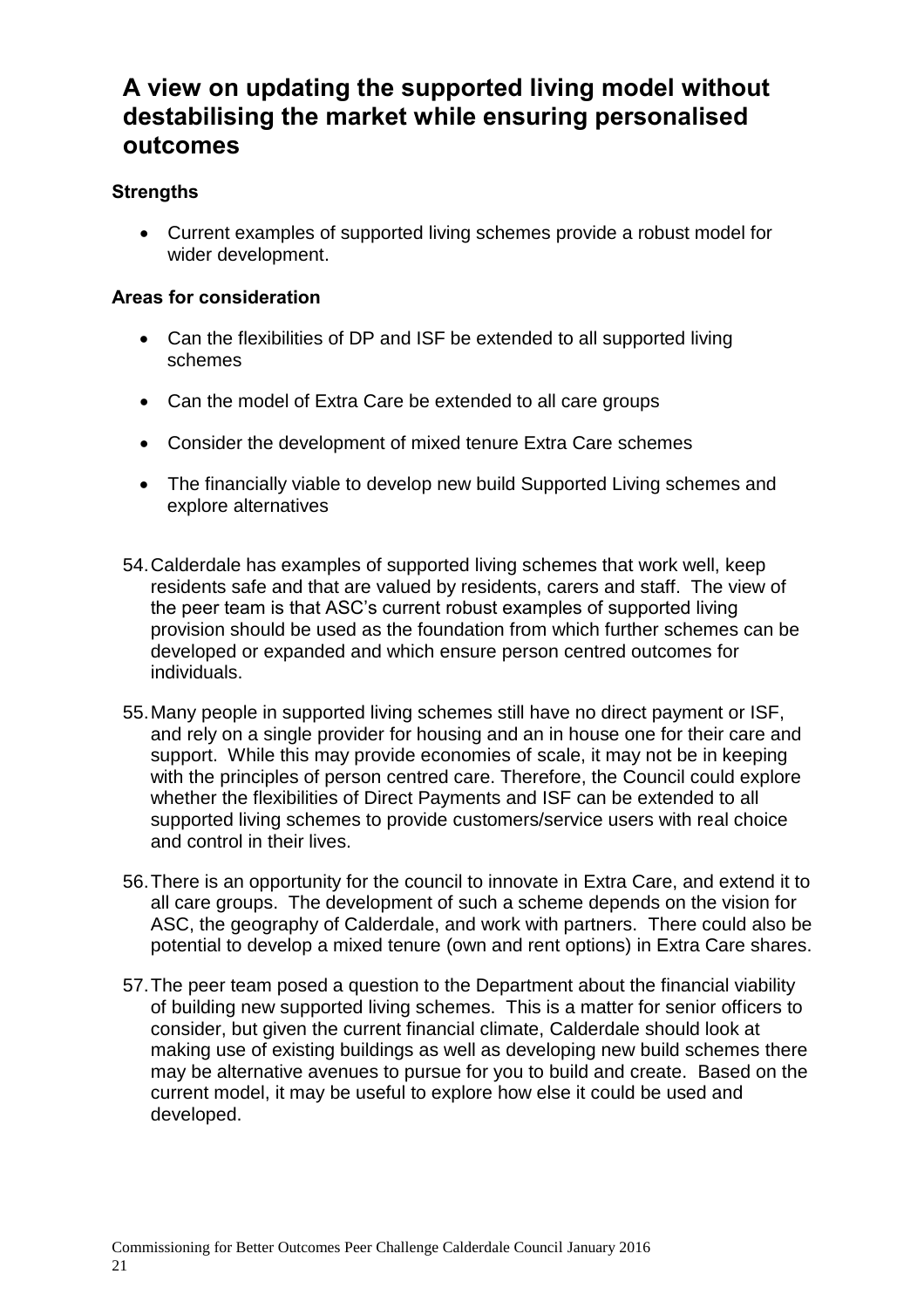## **Deep dive into the Home Care and Learning Disability services, to ensure focus is on delivering outcomes**

## **Strengths**

- Tendering of home care resulted in large numbers of ISF's. This has significantly improved person centred care
- Supported living schemes are meeting individual outcomes

- Make early progress on the next phase of ISF and Direct Payments particularly:
	- o work with providers
	- o engagement with service users and carers to increase understanding and take up
	- o evaluate financial risks and appropriate controls
- Develop capacity in community based provision to speed reablement
- Build on existing integrated care practice and use development potential, e.g. Vanguard
- 58.Calderdale underwent a re-tendering of home care in 2014, the result of which was that the numbers of people receiving managed home care services reduced from 934 in 2013/14 to 391 (35%). People chose to access ISF because they wanted increased control over their support and valued continuity of care. For many this has increased personalised outcomes.
- 59.ASC have worked to ensure that supported living schemes are meeting individual outcomes, the implementation of ISF across supported living settings are facilitating choice and control for tenants and their carers and families.
- 60.Calderdale should consider making early progress on the next phase of ISF and DP by working with providers, gaining input from service users (who have many positive things to say about both), as well as working with contract management officers and corporate officers to ensure appropriate controls. ISF and DPs are providing great flexibility for many customers. Consideration should be given to widening the offer of DPs and ISFs to benefit more customers.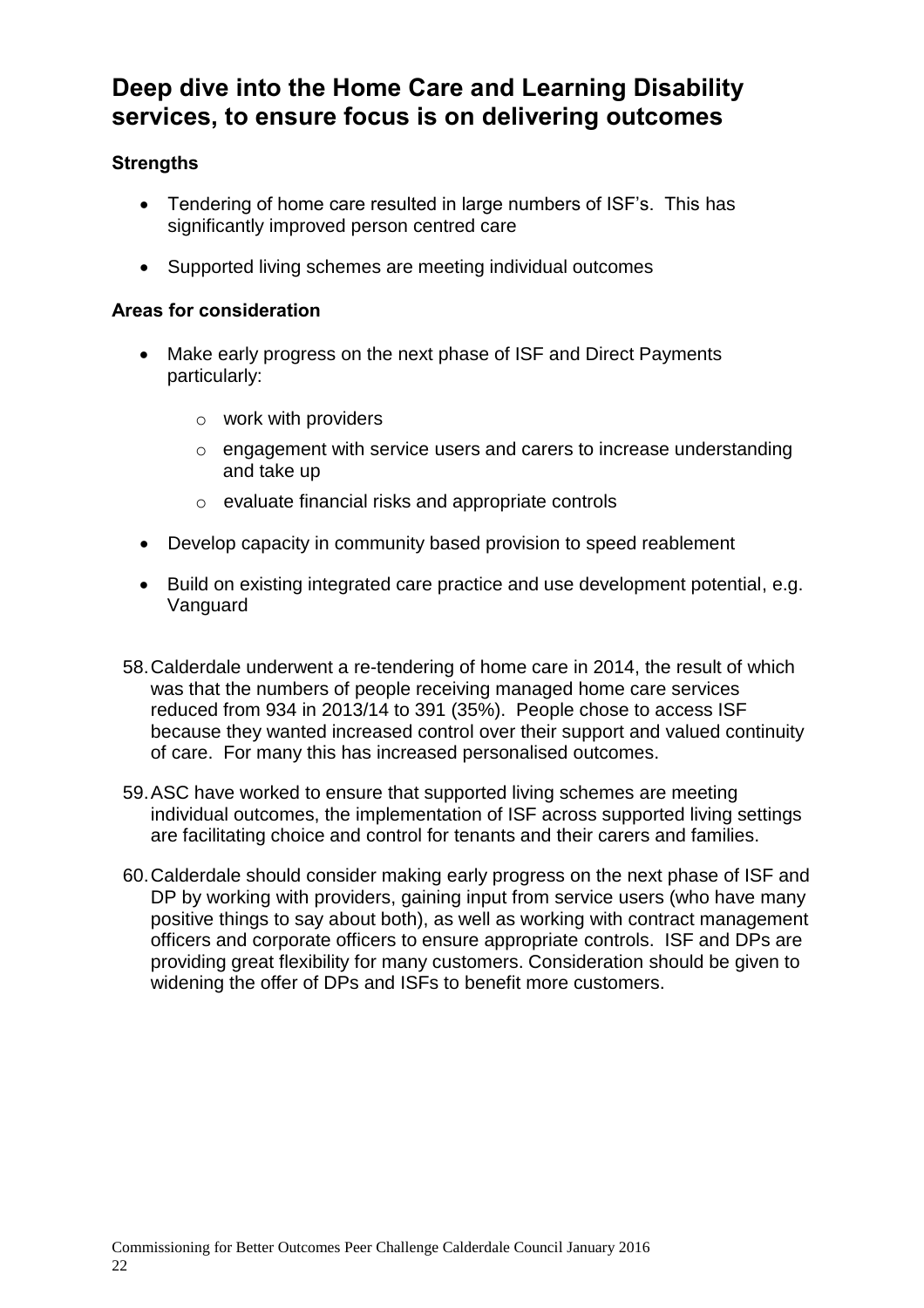## <span id="page-24-0"></span>**Contact details**

For more information about the Commissioning for Better Outcomes Peer Challenge at Calderdale Council please contact:

**Venita Kanwar** Associate **Local Government Association** Email: [venita.kanwar@yahoo.co.uk](mailto:venita.kanwar@yahoo.co.uk) Tel: 07865999508

For more information on adults peer challenges and peer reviews or the work of the Local Government Association please see our website [http://www.local.gov.uk/peer](http://www.local.gov.uk/peer-challenges/-/journal_content/56/10180/3511083/ARTICLE)[challenges/-/journal\\_content/56/10180/3511083/ARTICLE](http://www.local.gov.uk/peer-challenges/-/journal_content/56/10180/3511083/ARTICLE)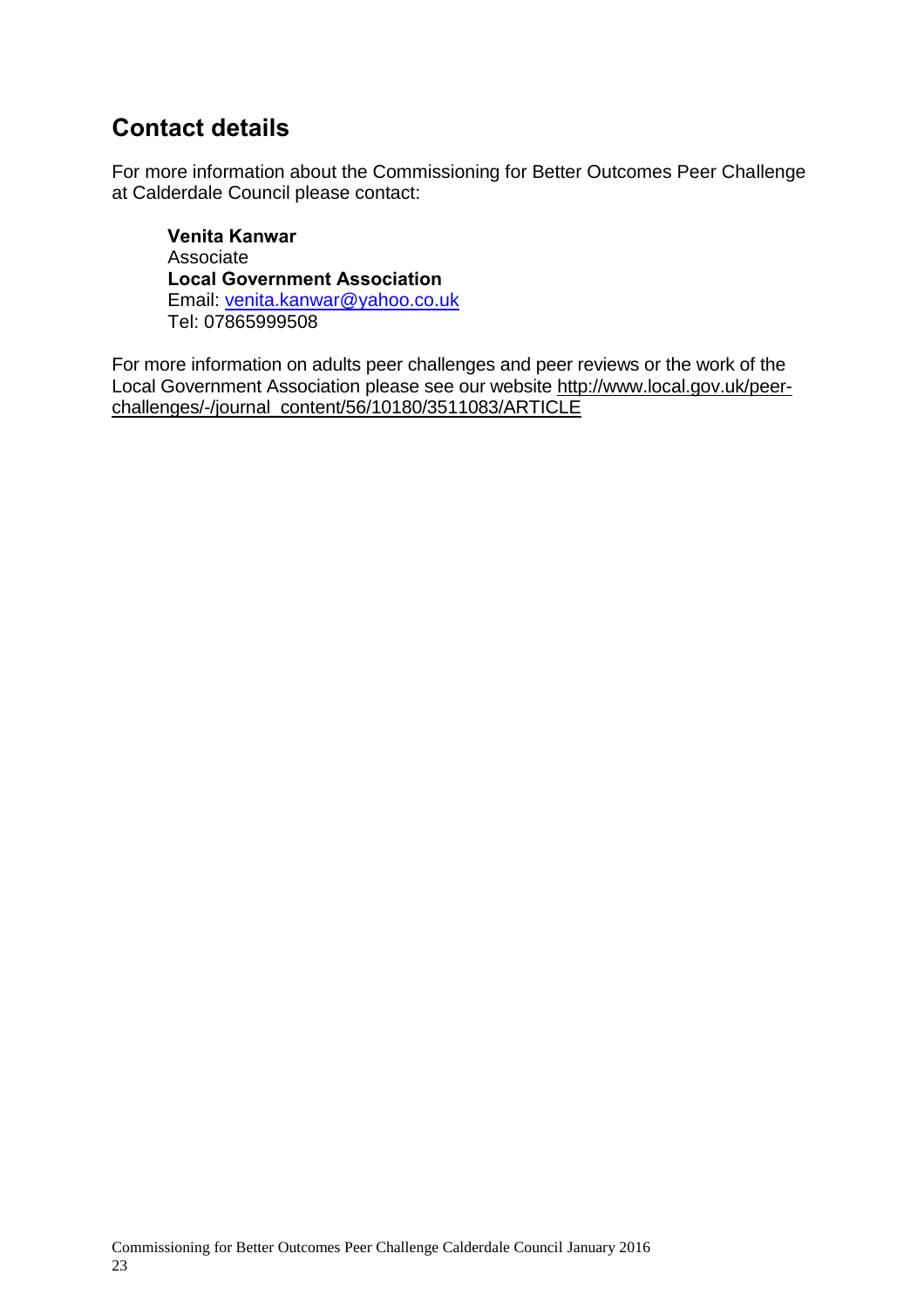## <span id="page-25-0"></span>**Appendix 1 –Commissioning for Better Outcomes Standards**

| Domain                                                                         | <b>Description</b>                                                                                                                                                                                                                           | <b>Standards</b>                                                                                                 |
|--------------------------------------------------------------------------------|----------------------------------------------------------------------------------------------------------------------------------------------------------------------------------------------------------------------------------------------|------------------------------------------------------------------------------------------------------------------|
| <b>Person-centred and outcomes-</b> This domain covers the quality<br>lfocused | of experience of people who<br>use social care services, their<br>families and carers and local<br>communities. It considers the<br>outcomes of social care at both<br>an individual and population<br>level                                 | 1. Person-centred and focuses<br>lon outcomes<br>2. Promotes health and<br>wellbeing<br>3. Delivers social value |
| <b>Well led</b>                                                                | This domain covers how well<br>led commissioning is by the<br>Local Authority, including how<br>commissioning of social care is<br>supported by both the wider<br>organisation and partner<br>organisations.                                 | 4. Well led<br>5. A whole system approach<br>6. Uses evidence about what<br>works                                |
| Promotes a sustainable and<br>diverse market place                             | This domain covers the<br>promotion of a vibrant, diverse market<br>and sustainable market, where 8. Provides value for money<br>improving quality and safety is $\beta$ . Develops the workforce<br>integral to commissioning<br>decisions. | 7. A diverse and sustainable                                                                                     |

# Good commissioning is:

## **Person-centred and outcomes-focused**

**1. Person-centred and focuses on outcomes -** Good commissioning is person-centred and focuses on the outcomes that people say matter most to them. It empowers people to have choice and control in their lives, and over their care and support.

**2. Promotes health and wellbeing for all -** Good commissioning promotes health and wellbeing, including physical, mental, emotional, social and economic wellbeing. This covers promoting protective factors and maximising people's capabilities and support within their communities, commissioning services to promote health wellbeing, preventing, delaying or reducing the need for services, and protecting people from abuse and neglect.

**3. Delivers social value** - Good commissioning provides value for the whole community not just the individual, their carers, the commissioner or the provider.